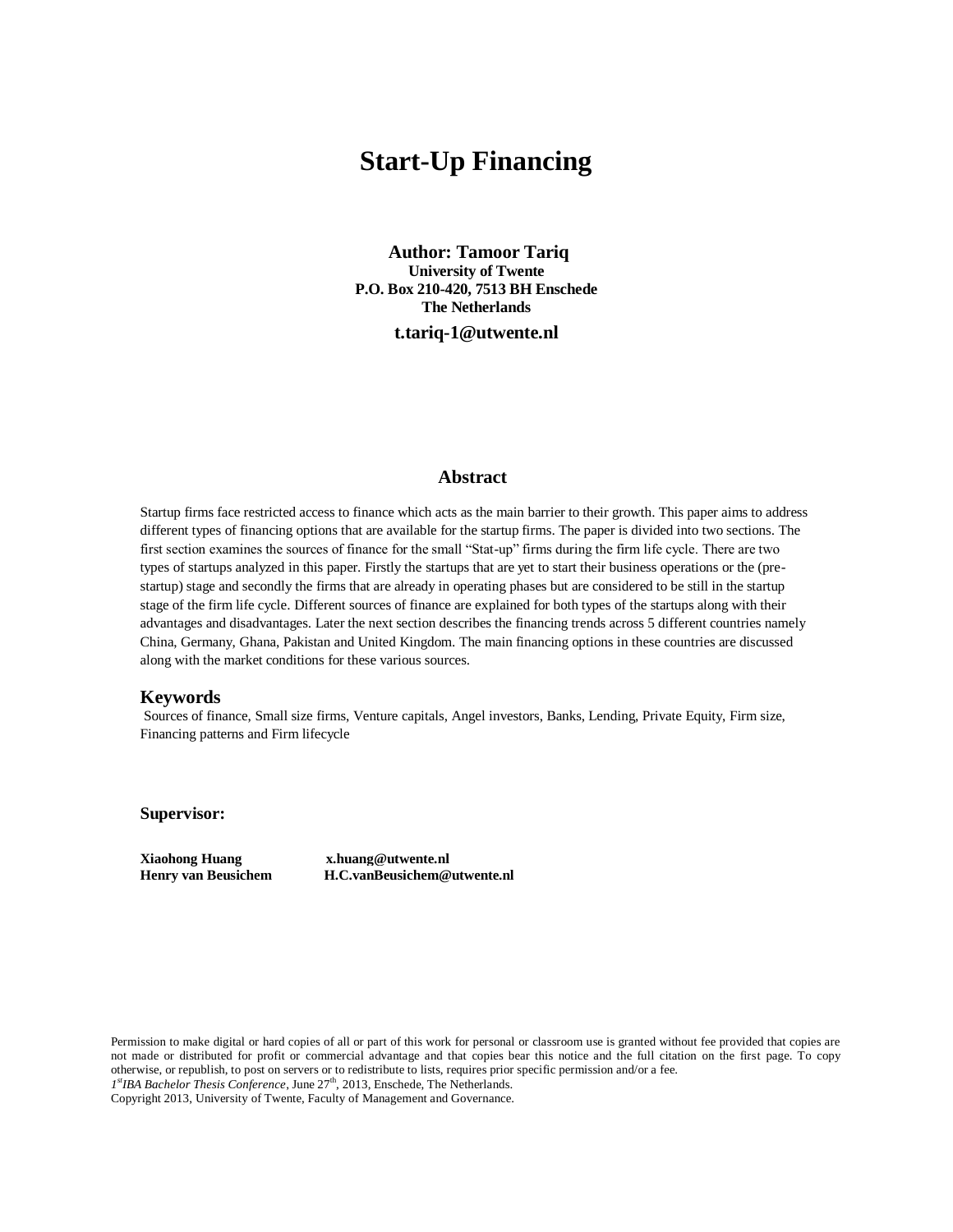# **1. INTRODUCTION**

Access to finance for startup firms has always been an issue of debate within the circle of Economists and Researchers. Issues related to the capital structure decision have attracted lot of attention, because of the reason that these issues are primarily dominant in small size and young firms. This paper will therefore address the financing options that are available to these startup firms along with their pattern and duration of availability. Furthermore with the emphasis over possible alternatives the startup firms can adopt in order to make sure the smooth availability of finance in crucial times. The main small size of firms that are addressed in this paper refer to "Start-ups" and not the ones that are already operating. Since the financial options and preferences differ for both of them. During the period of the startup firms applying for finance, many constraints are encountered as well. These constraints will be addressed along with the relevant options.

The main concern for these startup firms is not only limited up to the fact that how these sources of finance are successfully acquired but also how these sources are effectively implemented once they are made available, since the startup firms lack both the experience and expertise in dealing with the core business operations. Hence the paper will also address the influencing factors of these financial sources over their lenders (Small firms) and the way in which the two parties proceed through thick and thin. The first section will explain the "Financing options" for the startups which is the main aim of this paper along with the influencing factors. The next section will discuss the financial patters for the startups firms across various countries. Therefore the paper tries to address the important question of *"What are the main sources of finance for Startup firms?*" along with other sub question of analyzing the financing patterns in a "Geographical" context leading to the question about "*What are the financing patterns for startups across the world?*

The methodology deployed to answer these research questions is literature review. The literature is rich with explaining various sources of finance along with their preferences and trends across various countries. Major part of the paper encompasses over the prominent sources of finance for these "Start-ups" firms, where the financing options are available during the different stages of the firm growth cycle. The paper will conclude with answering the research question of financing trends across various countries of the world. These countries include both the developing countries as well as America, China and European countries, giving an insight to the different trends depending upon the Economy and Financial infrastructure of the countries under study.

# **2. RESEARCH DESIGN**

The research is based on the structured review of the literature. The first part of literature review includes the selection of most relevant articles on the basis of specific search terms and criteria. Once the articles are selected it is followed by the next step, which is the analysis of the selected articles. Based on the definitions of the key words, the present and the future sources of finance for the small size firms will be analyzed. Furthermore the results gathered from the analysis will be merged to give a meaningful interpretation and help in more structured literature review.

After the selection of the relevant articles, they are analyzed to find out various components that are available to answer the research questions of the paper. Once these components are analyzed, they provide the structured overview of the sources of finance that are available for the startup firms.

In order to make sure that the relevant and authentic articles were to be selected the "Entrepreneurship Journal Rankings" by (Jerome Katz & Kim Boal, 2003) was used to select the journals from the "Financial Times Classification" ranking. Furthermore the information regarding the *database selection*, **Journal selection, Search criteria** and **key words** are explained in the following sub sections.

## **2.1 Database selection**

Databases were used to select the relevant journals and literature in the initial phase of the search. The databases provide the structured search or journals and articles. The two databases that were used are "Scopus" and "Google Scholar". The two databases helped by providing comprehensive access to the journals and literature as mentioned before. Both of the databases are in common use. However "Scopus" database majorly contributed in the access to relevant articles and was therefore the principal search engine for collecting the articles. It can be seen in the Appendix.

### **2.2 Journal selection**

Out of top 35 Journals according to the Financial Times Classifications, 13 financial journals were selected that are rich with literature as required for the paper. All of these journals are authentic and acknowledged by the "Financial Times" as well for the credibility of these articles. . The articles are present in the related databases mentioned in the previous subsections. The articles are selected on the basis of citations as well. Almost all the articles selected are well cited.

# **2.3 Key Words**

The keywords had to be highlighted under the Abstract in the articles or the keywords of the articles that are to be selected for the literature review. Keywords like "Sources of finance", "Small size firms", "Startups", "Venture capitals", "Angel investors", "Banks", "Lending", "Owner's capital", "Firm size", "Financing patterns" and "Financing lifecycle". Though the main key word is "Sources of finance", but as it is known that in not all the articles have all sources mentioned, some articles might give more preferences to Venture capitalist, or Angel investors, and Banks. Therefore these additional keywords were used to find the relevant articles and the way they are related to the literature review.

# **2.4 Search Criteria**

In order to make sure the relevant literature is reviewed and to have an easy understanding of the articles following search criteria's were used.

- All the articles need to be in English
- All of the articles selected have to be published in the year 1992 or later.
- The articles should be retrieved from the databases as mentioned above.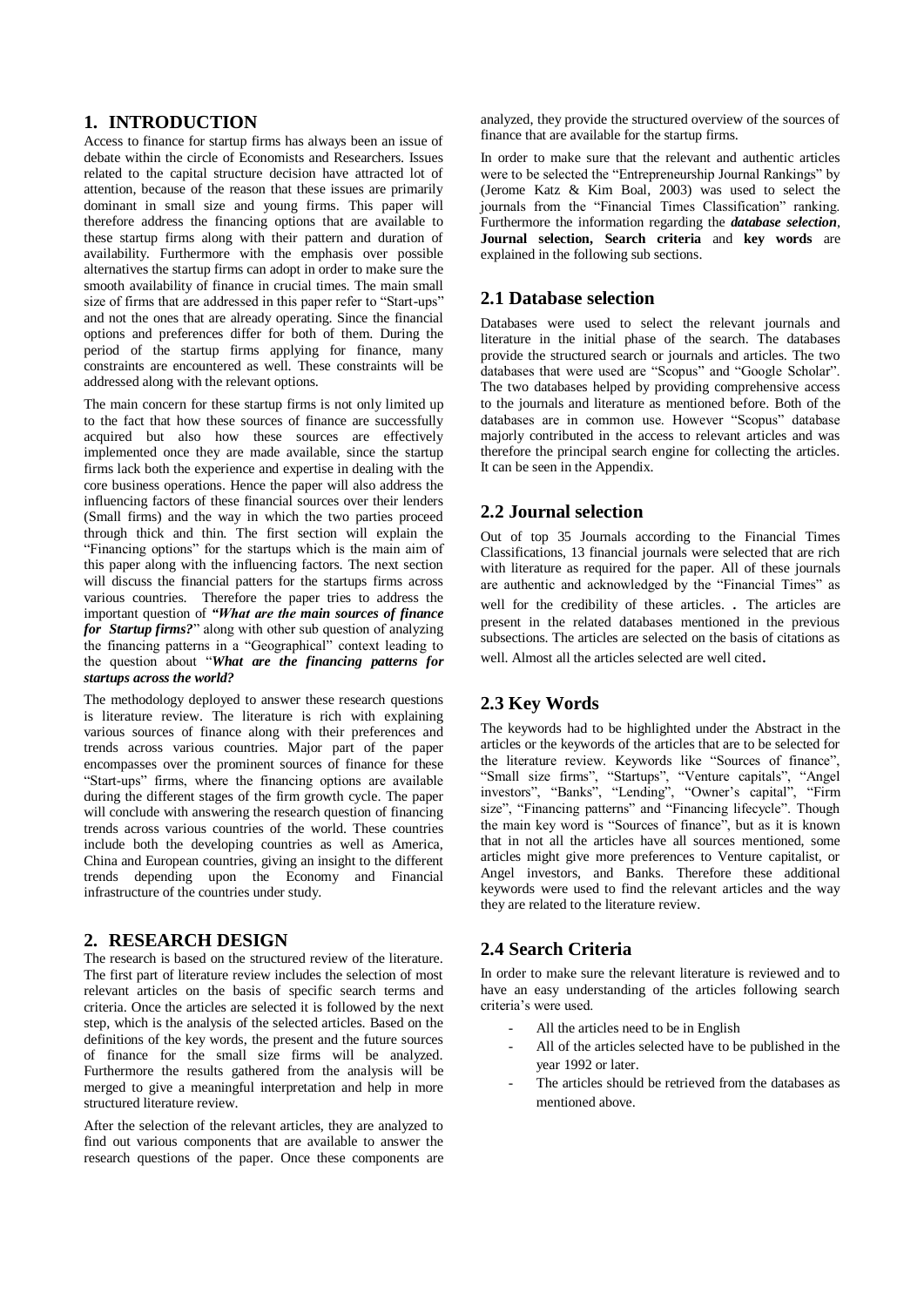# **3. FIRM LIFECYCLE**

Just like the products, firms also follow the same life cycle. The firm life cycle is divided into four different stages. Each stage has its own prescribed characteristics. The different stages of the firm lifecycle are Birth or Startup stage, Growth stage, Maturity Stage and finally the Decline or Revival stage.

Since the paper will address the sources of finance for the firms in their startup phase, therefore the sources of finance to be discussed would be related to the startup phase. Though some of the sources help at growth and maturity stage as well but the main aim is to cover the sources at the startup stage. The firm lifecycle explains the importance of "economic" rather than the age factor of the firm although age is an important factor for the growth. Just with the growth of the business, the financial needs as well as the options change too for the firms. As the firm grows, it gains experience and becomes less opaque information wise. With the transition of startup firms from one stage to another stage, the financial needs of the firms do also change. (Berger & Udell, 1998) have tried to explain these changing financial needs in the financing growth cycle of small firms. From the startup phase, as the firm grows, the new sources of finance available to them on equity side are (venture capital) and on the debt side (banks, finance companies). The startup stage is considered to be the starting point where the entrepreneur tries to convert an idea into a business opportunity. In the startup stage founder and the key personnel are the main employees of the firm followed by small funding requirements. The possible forces of funding at this stage are mostly selffinance, family, friends, colleagues and angel investors. The risks of failure to survive and transit into the next stages are very high. Once survived, the firms enter the growth stage with managers as more professional employees and the nature of operations become more formal. The revenues start to increase but still not profitable yet. The main sources at this stage are Venture capitalists, banks and strategic investors. Then comes the maturity stage where next generation of products and services of firm offering are tested. The employees are highly skilled and specialized personnel. The risk is lowered since increased revenues show stable growth. The main sources are same as in the previous stages, since it depends on how long the two agreed to work together. The financing options include Venture capitalists, Banks, Strategic investors and business angels. Finally by the time firm reaches maturity, it is capable enough to make their initial public offerings (IPOs). It depends upon the firms to decide whether to carry on with the sources of finance or not (Aurelian, 2008).

# **4. STARTUPS**

Although there are no clear definitions to define startups, however various criteria's like number of employees, annual sale, or net profit are some of the dimensions that could help differentiate between the definition for large and small startup firms. There are mostly two types of startup firms. The first type of startup is explained in the scenario of "Entrepreneur", "Where an individual who thinks, reasons and acts to convert the ideas into commercial opportunities and to create value" (Leach & Melicher, 2012). This phenomenon refers to the stage even before the Birth or startup stage of the firm lifecycle. Describing it in a nutshell, this type is just before setting the foundations of the firm, where the owner (Entrepreneur) plans to convert an idea into a profitable opportunity, by planning to start a firm. On the other side, the second type explains the startup firms which are already carrying their operations and are in their working phase; however they are yet to achieve the status of a small developed and operating firm. These startups are usually in the Birth or startup stage of the firm life cycle. (Aurelian, 2008) defines the first type of startups as firms where the initial business concept is formed. With the initial products and services that are to be offered are observed. The founder (entrepreneur) and some key personnel are the main employees, and the funding requirements are small as main funding sources are owner's capital, family, friends & colleagues. The risk of failing to deliver is very high. However the definition of the 2nd type of startup firms is explained by (Dilger, 2012) using different criteria's in European and American context. According to the author, European version of definition refers to a small startup firm of having less than 50 employees and annual turnover of not more than 10 million Euros, whereas on the other hand American version of definition for small size startup firm is one with not more than 250 employees and annual sales of not more than 1\$ million.

Another definition can be discussed here as well. According to (Beck, Kunt & Maksimovis, 2008), small firm is defined as startup firm if it has between 5 to 50 employees. Hence different definitions of the startups can be observed. However this paper will address the sources of finance for both types of the Start-up firms and how these sources of finance are made available at various stages of the firm's growth cycle.

# **5. TYPES OF FINANCING**

There are different types of financing options that are available for the startups during the different stages of the firm life cycle. The financing types are based upon the level of growth of the startups from the first stage of the firm life cycle to the final stages along with their growth and production scale. Since the type of finance vary across different stage of the firm life cycle. These types are classified as followings (Leach & Melicher, 2012)

Seed financing, Startup financing, First round financing, Second round and Mezzanine finance.

The importance of the types of financing can be explained by the findings that about 23.7% of startup firms disappear within the first *2* years and further 52.7% are vanished in a time span of *4* years and the major reasons behind their failure are the bankruptcy, owner's health, and access to financing options. (Berger & Udell, 1998).

For any firm in the startup stage it is necessary to make sure the availability of finance exists in order to meet the initial needs by the entrepreneurs. In the initial stages when an entrepreneur decides to convert an idea into a business opportunity, he/she might lack financial resources to cover up the requirements. At that point, Seed financing is required in order to help the entrepreneur to develop the business concept. It is important for both types of startups. It comes under the category of the insider financing, where needs for finance are fulfilled by the startup team comprising of entrepreneur's own assets together with finance from the family, friends and colleagues. Seed financing stage investing is important for the good beginning of the startups. However once the initial phase is successfully reached, Startup financing is deployed in order to meet financing needs of the entrepreneur. Like the seed financing, startup financing is also important for both types of startup. In the startup financing, funds are needed to take a startup firm from having an established business opportunity to the initial stage of production and sales. This type of financing has major sources like "Business Angels" and "Venture Capitalists" (Robb & Robinson, 2012). Another type of financing is the first round financing; which is considered important for the  $2<sup>nd</sup>$  type of the startups in order to decide if the startup will succeed through its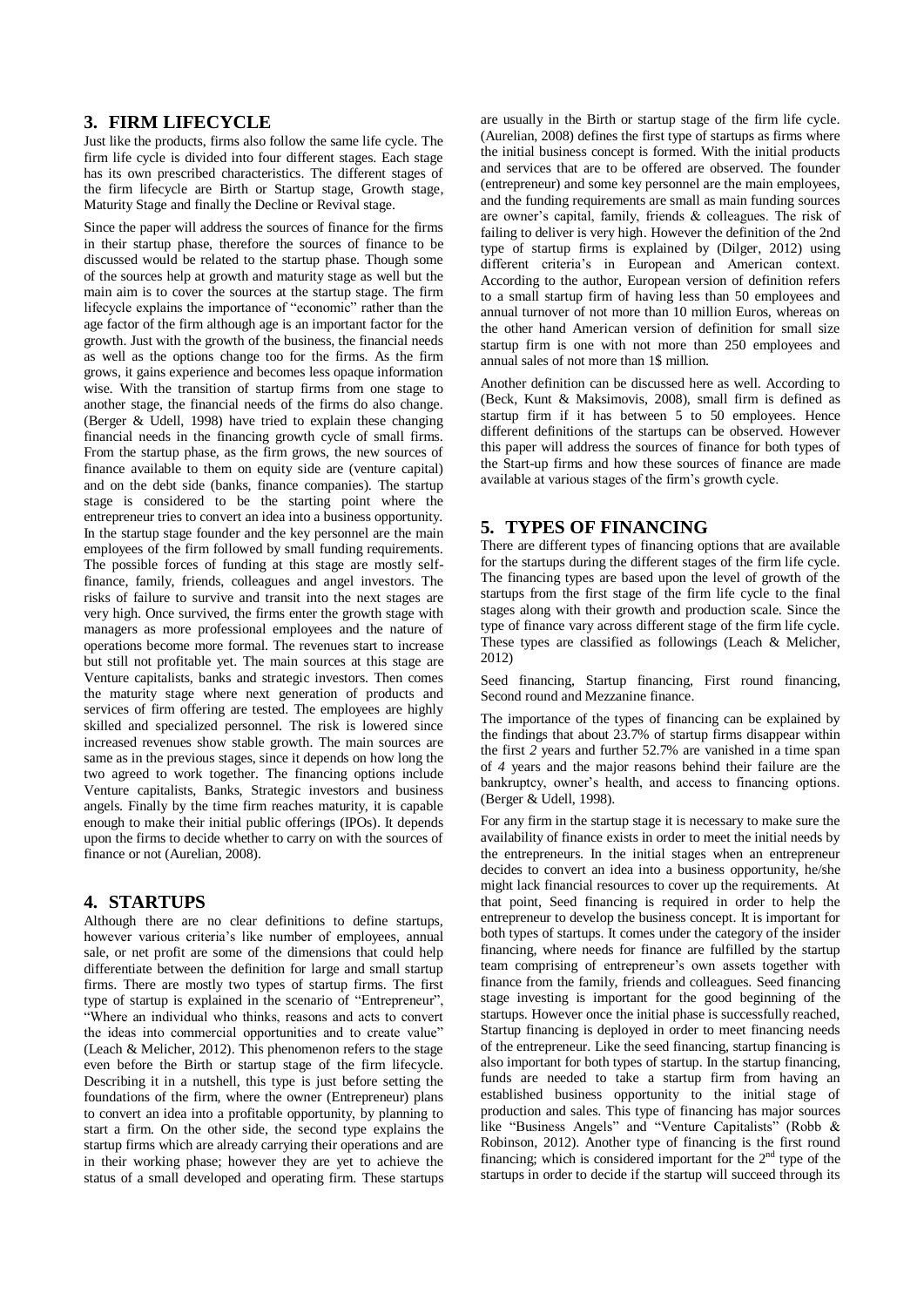lifecycle. By nature first round is formal and the equity is provided externally to cover the shortfalls in the required finance for the startups to meet their expenses. Making sure the availability of first round finance, the options include commercial banks, suppliers and customer, and grants from the governments. The requirements for receiving finance from commercial banks and asking for the Trade credit represents it a formal type of financing option for the startups. Formal type of financing is in the sense of collateral requirements to be fulfilled by the startups in order to access for finance. First round financing is crucial since it decides the fate and the direction of the startups. The second round financing is required when the startup firms needs to expand its core activities or operations. This type of financing is required for the second types of startups where additional finance is needed to expand firm's operational activities. There is a direct relation between the growth and purchases, since as the growth increases, earning generated are used to pay the expenses which reduces the earnings and therefore the startups have to look for the second round of finance. The sources are still the commercial banks and suppliers & customers based on the phenomenon of previous history and trade credit respectively (Leach & Melicher, 2012). It is considered important for the  $2<sup>nd</sup>$  type of the startup firms to make sure the availability of second round financing options since the demand for additional finance can occur at any stage of the firm lifecycle of the startups. Finally Mezzanine financing is another type of financing tool, where finance is needed for the marketing expenditure, expansion projects and for the improvement in products and services of the startup firm. Mezzanine finance is usually obtained through debt in the form of warrants. Warrants are the rights or options to purchase a venture's stock at a specific price within a specified time frame. The major use of mezzanine finance is for the plant expansion, marketing expenditures, product or service improvement and working capital. The major players involved to make sure the smooth availability of mezzanine finance are the Investments banks and commercial banks. Investment banking firms are firms that advise and assist corporations regarding the timing and the costs of issuing new securities (Leach & Melicher, 2012). Mezzanine instruments exist essentially as hybrid financial securities that contain both debt and equity characteristics along with a range of possible designs. Mezzanine finance is usually available in the later stages of the startup firms and to all the types of firms, it is considered to be an important source of finance for the startups in their later stages along with Venture capitalists and Strategic investors (Aurelian, 2008). Hence these types of financing are necessary in order to explain the sources of finance for both types of startups at different stages of the firm life cycle.

# **5. Sources of Finance**

# **5.1 Owners' Capital**

For the start-up firms in the initial stage, Owner's capital is seen as "Seed financing" when the options for external financing are limited. It is considered to be the primary option as a source of finance for the startups. Owner capital is a part of insider financing and is the largest sources of informal finance for the startups including owner's equity, loans and credit card. Insider finance channels mostly include finance from the family members, friends and affiliates of the firm (Robb & Robinson, 2012). Insider finance comprises of funds from the startup team that consist of owner's family, friends, relatives and colleagues. With the startups insider finance is an important option since these firms have no collateral or track records. Startups have difficulty in obtaining external finance because of the vague future prospects and find difficulty in signaling their

creditworthiness. However the question might arise about the amount of owner's capital, this could be argued by the fact that the owner might use some of the retained earnings, as finance for their startups expedition. But in most of the cases, especially for the startups, which are relatively young and are therefore unable to harvest any profits, so they turn towards the insider finance. (Berger & Udell, 1998). Furthermore the outside sources are restricted in providing finance in the early stages of startup developments until or unless the entrepreneur successfully demonstrates the existence of a profitable opportunity to the investors (Scholtens, 1998). Once the opportunity is spotted and utilized opens the door for finance for the startups. In the United States statistical results of national survey (Berger & Udell 2002) for small business finance conducted in 1993 show that the biggest category in providing finance for the small size firms is the Principal, or in other words the Owner's capital. Results show that 31.33% of the financing patterns lead to the Owner's capital, similarly in another survey similar trend is seen by Kauffman Firm Survey (KFS) in the United States from 2004 to 2011 where a sample of 4928 firms (Small) were used. Results showed that over 75% of the firms have at least some sort of owner's capital. On contrary owner's debt in the form of loans play a less significant role. According to (Berger & Udell, 1998) in the initial startup stage, the primary source of finance consists of "Startup team", beside owner, other members of this startup team includes friends, family members and colleagues. They act as a financing source in the form of interest free loans, or even donations to the startups with no formal requirements. Therefore this sort of financing is informal and insider since the there are no strict requirements for the availability of credit.

The main advantage of owner's capital in terms of startup team is that family, friends and colleagues that make the availability of finance in the early stage of the financing cycle do not get involved in the financial monitoring, with or without the formal measures and ratios (Leach & Melicher, 2012). On the contrary for the startup team with no controlling over the finance provided, there might be the chance for the misuse or high risk taking by the owner. Therefore despite of all the fact, Owner's capital remains the first primary source of financing option for the startups.

# **5.2 Banks**

As a source of finance for the startup firms, Banks are the most well know sources of finance after owner's capital. Banks are financial institutes that provided finance to all type of firms irrespective of their size. In any bank-based system, major role is played by the banks in facilitating the flow of money between various investors and organizations along with the surplus cash that require them. Countries where bank based financial system have very strong banks, with major purpose of monitoring corporations and are involved in the strategic decision making of that market. Banking finance is important for startup firms since they rarely obtain long term debt or equity, as they must rely on the bank credit as a major source of finance, since they obtain much of the external capital from the entrepreneur's own funds, and informal investors like family members, friends and colleagues (Walker, 1989). The decision for startup firms to opt for banking finance depends upon different criteria's like time frame, amount of credit availability, level of interference and supervision and they vary across firms.

For the startup firms it is vital to rely on the finance from the banks since the financial situation of the startup firms appear to be very opaque for the investors, therefore without the presence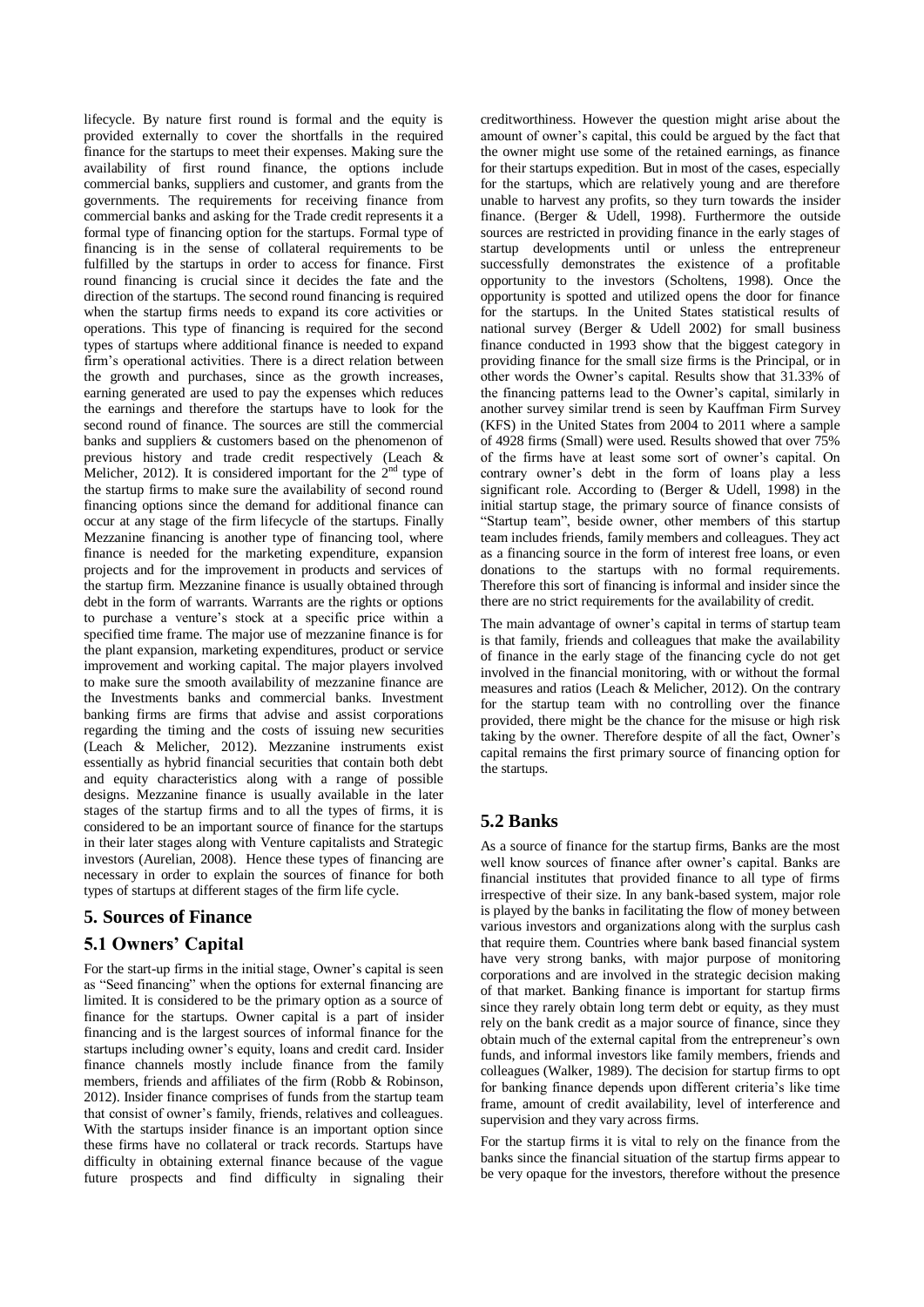of a financial intermediary firm like the banks it becomes too costly for the investors to gain information in order to grant credit to the startup firms. Hence bank plays an important role of classic financial intermediaries, solving the problem for the startup firms by generating the information about them, by setting terms of the loan contract to improve the incentives of the startup firms. For any startup firm, acquiring bank finance opens up many ways to gain access to finance as banks provide different types of financing options that include Credit trade, low interest loans, interest free loans, reduction transaction cost, protection against credit crunches, and credit risk insurance  $(Boot, 1999)$ .

Banks provide assistance in terms of renegotiating the contract whenever the startup firms are facing financial difficulty, and by diversifying the risks across many small business credits. Banks act to form long term relations with the startup firms and with the passage of time, as the working relationship matures between the two, it results in lowered interest rates and less collateral requirements in terms of further financial assistance, however the banks on the hand could impose "migration restrictions" on these startups as well in order to avoid them to opt for other sources of finance. (Meyer, 1998). Furthermore banks make sure the fluent availability of finance to the startup firms without any disruptions or discontinuities. Another advantage of using banking finance is that they demand less monitoring and the controlling rights as compared to other options for finance. They are not interested in the ownership of the firms. They mostly monitor the contract violations, worsening performances, or failing the quality of the contract that could endanger their loan (Yerramilli & Winton, 2008). However as far as the question regarding the ease of banking finance for the startup firms is concerned, (Florin, Dino, & Huvaj, 2013) hold a different point of view, according to them even after the entrepreneurs ran out of their capital in the initial stages of the startup, they still consider the option for banking finance to be still too risky for the banks to consider for providing capital or not. Even if the entrepreneur could somehow manage to obtain financial resources from the banks, the terms of providing those resources are themselves unaffordable for the startups. Furthermore banks are in a continuous need for funds, especially the liquidity funds in their course of business. Such needs might include demanding additional loans, loan commitments, and increased demands for the repayment from the startups. Failure to meet the liquidity needs have a negative impact over the banks, hence creating costs for the banks (Boot, 1999). Another issue that might come across the startup firms includes the aspect of projects with the positive future Net Present Value (NPV) to restrain from further borrowing from the banks, hence derailing the long term commitments with the banks. The worst scenario could be encountered as a result of this backing off from their commitments by the startup firms, banks that hold the information about the startups are no longer bound to keep the information secretly. Hence information can be leaked which would make the condition worst.

### **Relationship Lending**

Banks provide different types of financing options that include Credit trade, low interest loans, interest free loans, reduction transaction cost, protection against credit crunches, and credit risk insurance. The availability of these types depends upon the kind of relationships that prevails between the bank and the borrower. The intensity of contact between the firm and the banks explain the relationship between the two. For a startup to have an access to finance, the lender and borrower relationship is very important. This can be defined in terms of relationship lending, where the information gathered by the bank on the basis of continuous contact with the owner is used in decision making for the provision of the finance. Under relationship lending, banks rely on the so called "soft information" about the startup firms over period of time, about the owner of the startup firms, the local community and especially the industry the firm plans to operate. The *"soft information"* comprises of mainly the assessment of future prospects of the firms, by assessing their financial reports, along with information acquired form their suppliers, neighbors, and customers (Berger & Udell, 2006). This information gathered by the institution regarding the credibility of startup businesses is through the repayment history, renegotiations, and periodic submissions of the financial statements. This is followed by further information regarding the deposit accounts, transaction history and payroll data provides a clear picture of the economic situation and the stability of the firm (Berger & Udell, 1998) (Cowling, Liu, & Ledger, 2012). Therefore in order to make the availability of credit easily accessible whenever needed, startup firms need to make sure that the issue of "relationship lending" is not overlooked.

For the startups, banks are no doubt an important source of finance that make sure the credit supply is not disturbed during the entire duration of the contract. However the decision to opt for the financing options for startups still lies in the hands of the owners.

### **5.3 Angel Investors**

For a start-up firm it is important to look for the sources of finance that are easily available. Different from the mainstream environment of financial market, Angel finance is an informal market for the direct finance where the individuals can invest directly in the small companies or start-ups through an equity contract. Angel investors are wealthy individuals that operate as informal or private investors that provide venture financing for the small startup firms (Leach & Melicher, 2012). As the name suggests, angel investors are individuals of high net worth and therefore the amount they wish to invest in the small size firms is mostly the same as it is required by the firm on the other hand (Berger & Udell, 1998). The amount of finance provided by the angel investors vary across individual and depends on the firm's perspective for need.

Business angels mostly draft the contracts between them and the entrepreneurs in terms of prioritizing the safety of their investment. It is the contract that specifies the right and the obligations of both parties about what will be done by whom and when. The main objective is to align the incentives of the owner and the investors on the basis of performance and control measure.

Referring to the National survey for small firm finance in 1993, an estimated 3.59% of the small size firms across the United States were financed by the angel investors. Though it seems less but angel investors are high net worth individuals that provide direct funding to the start-up firms in their initial starting phase (Berger  $\&$  Udell, 2002). The interaction between angel investors and the small start-up firms is an interesting phenomenon. Qualified angels can search through the data of startup firms to search the company of their interests. After which the angels and entrepreneur are put together on a table to enable them discuss the opportunities of investments and terms and policies of engagement. Business angels not only provide finance to the start-up firms but also with the "human capital" in the form of skills and competencies they hold to assist the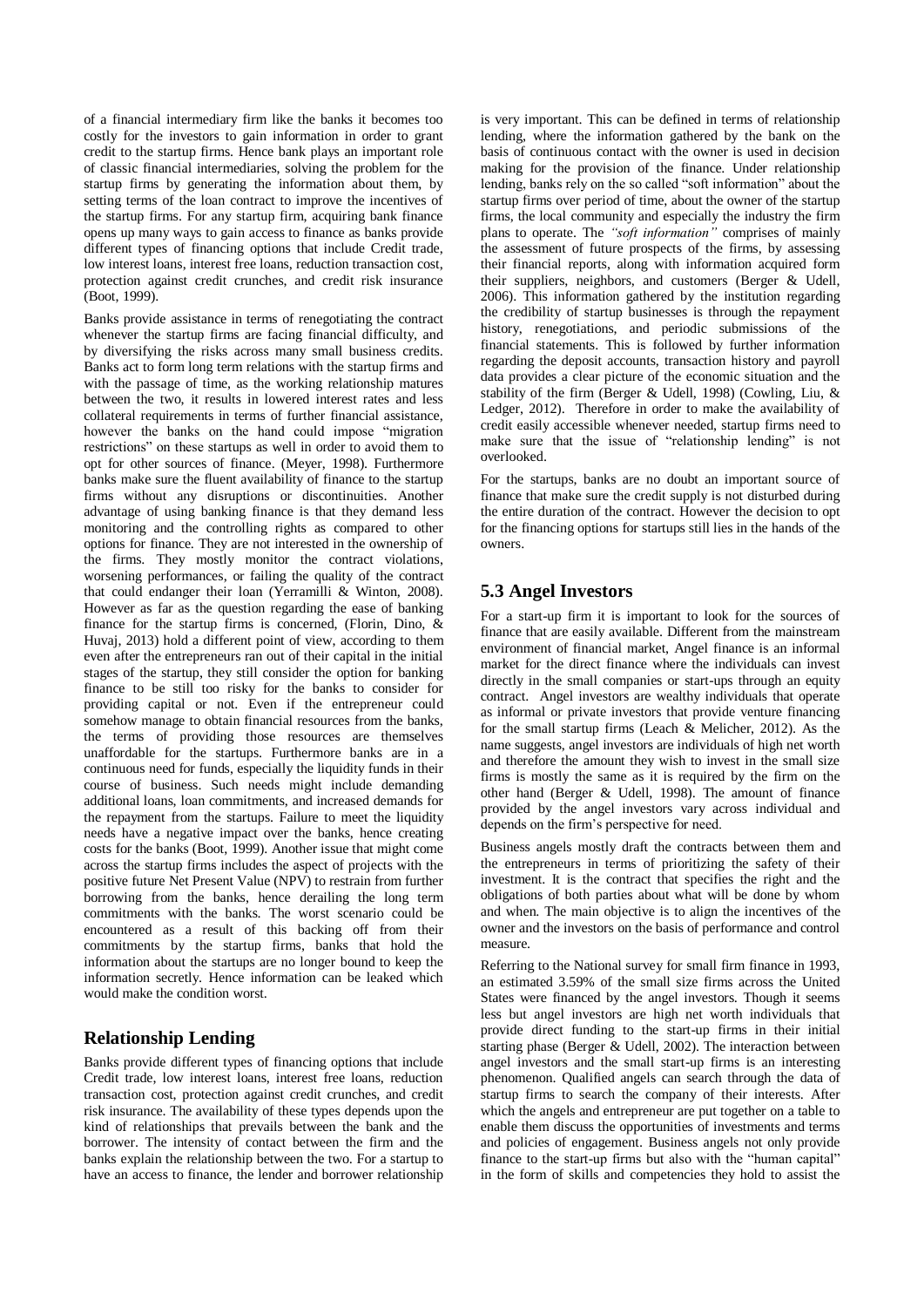newly start-ups as well as already operating small size firms during the different scenarios.

Another benefit of business angels is that they provide "social capital" used to enhance contacts of the newly established firm. "Business Angel Networks provide the channel of communication between private capital investors (angel investors) and the entrepreneurs seeking risk capital". Business angel networks (BAN's) facilitate small start-up businesses especially in their early stages, with very small amount of finance in order to raise the equity capital (Mason & Harrison, 1997) Furthermore if everything goes well, business angels help increase the financial support for the firms (Macht & Robinson, 2008). The main reason why angel investors are a good source of finance for the start-ups is that they demand less control. The existing informal nature of angel market could be the best solution to reduce the problems related to information in the early stage of the new start-up financing needs. (Berger  $\&$ Udell, 1998). Another advantage of angel finance is that angel investors invest their own money as compared to the venture capitalists that have a legal duty of care for how they invest. In addition to that business angels make quick investment decisions and the business angels require less specialist financial and legal due carefulness, as a result they incur low costs for investments (Mason). One of the key findings in literature revealed a surprising fact that most of the business angels prefer investing in the startup firms when they are in their growth stage, rather than the startup or birth stage or even before the firm is setup. This comes up with a diversified view of financing preferences for the business angels. However still business angels play a key role in providing financial support to the startup firms in their initial stage as well. (Freear, Sohl  $\&$ Wetzel, 1994).

On the other hand there are problems encountered as well for selecting angel finance, since the market is invisible and uneven, which is the main reason why angel market is overlooked. Similarly while the business angels may be seen as informal investors, the main drawback is that they face difficulties in maintaining continuous financing.(Leach & Melicher, 2012) and the problem arises during the follow-on funding, especially the individual business angels who lack this capacity. Hence this creates the danger of ultimate cease of startup operations. Also another drawback is that they bring less financial expertise to the newly established firm as compared to the other sources. Since there exists no directories of the angel investors and no financial records of the investments they undertook, it becomes even more difficult to find the most appropriate angel investor. Concluding to the fact that the market invisibility factor of these business angels and the limited financial scope are the main drawbacks of business angels. There exists a contact gap between the entrepreneurs and the business angels, which as a result tends the entrepreneurs to look for unscientific and passive approaches of finance, diverting their interest towards their family, friends, colleagues and business associates. The development of Business angel networks (BANs) could help overcome this potential problem of contact gap by bringing the donor and the recipient on one platform. (Mason). However a survey conducted in England between 1975 and 1986 showed that angel investors dominated venture capitals in the category for financing small size firms and start-ups, since they have informal consulting relationship with the owners (Fenn & Liang, 1998). Despite all of these unsolved issues, start-up firms look towards angle investors as one of the most important sources of finance.

# **5.4 Venture Capital**

Proceeding towards other sources of finance, the option of Venture capital is another considerable factor in this category. Venture capital is the main source of finance for the high technology firms (both small and large). Venture capital is a type of financial capital made available by the venture capitalists in the early-stage of the firm that often involves ample risk of total loss or failure for the startups. Venture Capitalists on the other hand are individuals that join informal and organized firms (startups) in order to raise and distribute the venture capital to new and rapidly growing new ventures and business opportunities (Leach & Melicher, 2012).

Venture capitalists mostly preferred to invest in the startups in order to make them compensate for the initial negative cash flows and to finance their growth ambitions. Since the startup firms require additional finance in the initial stages of their development with increase in scale of production and turnover (Dimov & De Clercq, 2006). Discussing about the types of industries in the financing categories of venture capitalists, literature provides a look at the financing preferences for VCs. Though venture capital is available for the startup firms in the form of funds that consist of pension funds, investments, private investors, joint ventures between small and large firms, venture capitalists mostly invests in small firms. There are more chances for the startups to acquire venture capital once they are established as compared to the pre-startup phase where owner's capital and banks are the key sources of finance (Maier  $\&$ Walker,1987).

Venture capital is a formal kind to financing strategy made available to the startups, however making sure the availability of venture capital is now on the policy agenda in many of the advanced countries. Since venture capital is a key source of finance in the startup stage as well as growth and maturity stage of start-up firms, Venture capitalists typically invest in the portfolio companies once they began preparing for their initial public offerings (IPO) (Tan, Huang & Lu, 2013). However there also lies a time frame for the duration of venture capital, For the Venture capitalist the time frame lies between five to ten years and often they receive not any real or meaningful returns during this period (Maier & Walker,1987).

Venture capitalists carry many advantages with them. VCs are generally interested in the growth as well as increase of their venture value when making their investments, therefore the growth potential of the entrepreneur and the capability of management team of the startup firm to realize the growth are dominant to Venture capitalists. The venture capital funds add a lot to the startup firm in the form of the experience and skills they hold as compared to the banks. Venture capitalists add to the startups by making sure that the entrepreneur stays motivated, since they don't aim to run the business themselves meaning that they are not interested in the having the ownership of the startups. In addition to that VCs provide the startup firms with the social capital, where entrepreneurs get to know more about new venture capitalists, hence broadening the platform of venture networking (Alexy, Block, Sandner & Ter Wal, 2012). Besides providing financial and motivational support to the startups, the specialized expertise of the VCs helps reduce the failure rate of the startups. Specialized expertise in the form of controls over the management enables them to implement the corrective actions. Furthermore through the expertise provides by the VCs in the later stage help understand and deal with the complexities of the firm hence increasing the learning ability of the startups. (Dimov & De Clercq, 2006).

On the other hand Venture Capitalists hold some drawbacks as well in their way of financing startup firms. The venture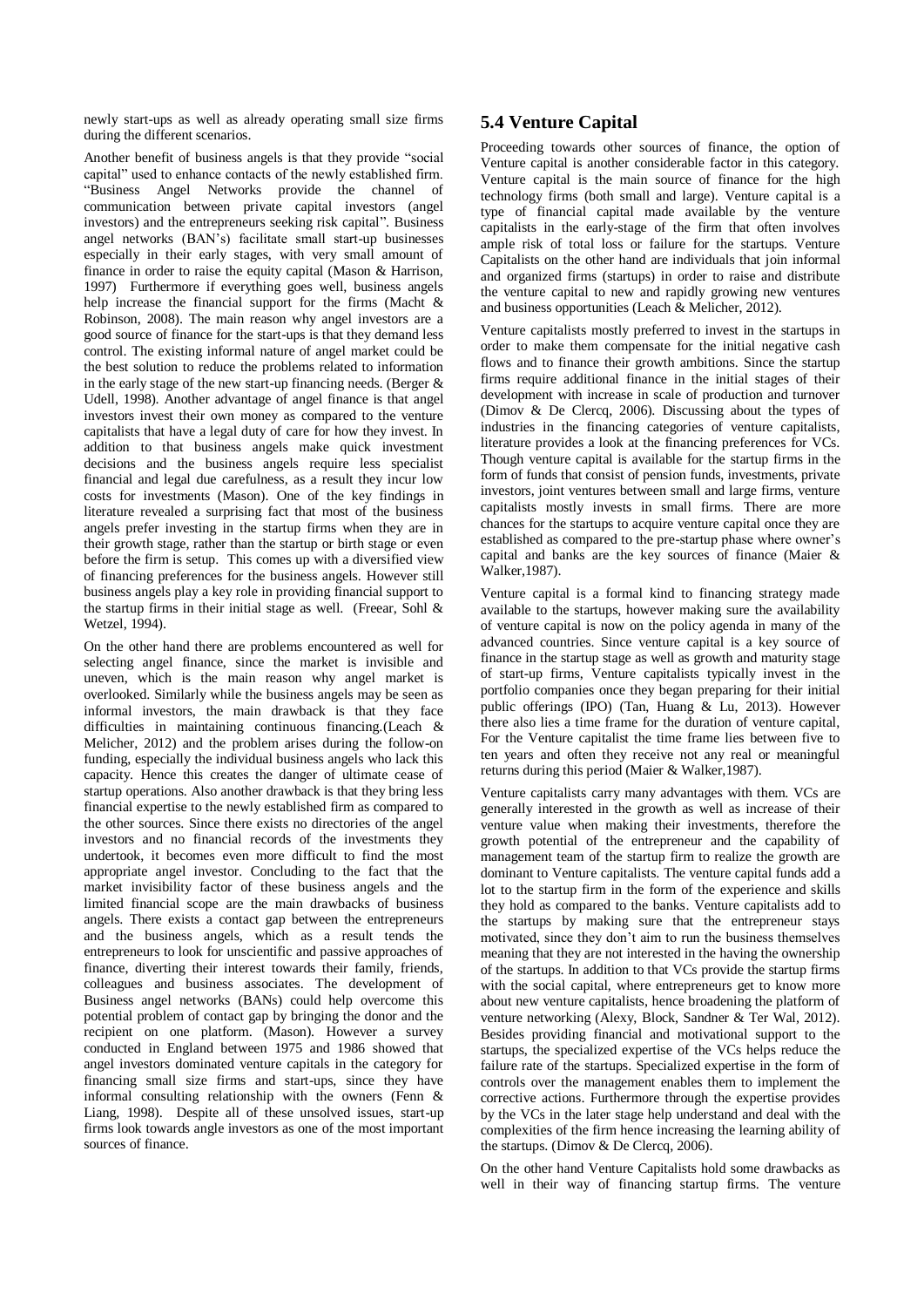capitalists to some extent do insist on having the control of the board of directors, and corporate decisions regarding future equity dilution to be in their hand as well. With such preferences VCs aim to represent a fair deal for all (De Clercq, Fried, Lehtonen & Sapienza, 2006). Venture capitals can reduce the size of investment every time, if there still exists uncertainty. With the internationalization of business operations lead them to exposure of economic and political risks, and may increase the uncertainty at least, which increases the need for information exchange for the venture capitalists. In addition to this, venture capitalists implement new organizational structures, procedures, and processes for the administrative requirements which might be considered as interference in the operations of the startup firms. Since the VCs mostly invest in the startup firms already established, and in working phase the issue of agency problem might occur where VCs and their assistances might be in a conflict with the Entrepreneur's or managers interests. Therefore in this scenario VCs might prefer increased monitoring over a span of time that might result increase their agency risk. This is found out to be true with other reasons including lack of sufficient information, decision making skills and insufficient efforts towards expense reduction (Berger & Udell, 1998) (LiPuma, & Park, 2013). In a nutshell for the small size firms to make sure that venture capital is the primary source of funding the strategic planning should be highly opportunistic and firm should represent the capacity for growth and promise high return on investments.

# **5.5 Trade Credit**

It is another source of finance for the startups which is largely relationship based. As the firm grows, there might be a shift in their dependence from the informal sources of finance to more formal sort of sources. It can be another source of finance for the 2nd type of startups discussed in this paper, since it is available in the later stages of the firm lifecycle. As the startup proceeds in the different stages of the firm lifecycle, Trade credit becomes an important source of working capital (Charvis, Klapper & Love, 2011). Banks are the main providers of trade credit. It is measured by the accounts payable at the end of the prior year. Small amount of trade credit is perceived enough from the transaction costs, liquidity and cash management point of view for the startups. Referring to the NS (National Survey, 1993) 15.78% of the debt finance was provided by trade credit to the small businesses across the US. such a significant financing percentage makes trade credit as an extremely important to the startup business finance.

Trade credit helps startups in various ways, by providing a support during the credit crunches, contractions of monetary policy or may be other shocks or economic recession that may lead the financial institutions less willing to provide finance to the startup firms.

On the other hand trade credits are very expensive, with a typical trade credit arrangement for the payment to be due in full in 30 days. Furthermore in the US, Small firms tend to pay the account payable sooner and try to become less dependent on the trade credit because of it being quite expensive ( Berger & Udell, 1998).

# **5.6 Leasing**

Leasing is another source of "asset-backed" finance. It is another formal type of external financing option beside Trade credit. Lease finance is a more refined type of finance and is rarely available in the lower income countries (Charvis, Klapper & Love, 2011). Leasing involves the purchasing of a fixed asset by a lender or a lessor. It is a common method of financing equipment and real state by both the banks and leasing companies across many countries. The borrower, after purchasing of the fixed asset, enters into a rental contract with the provider who specifies the payment schedule. In many contracts there is a possibility of the presence of an option where the borrower can purchase the asset at the end of the contract at the pre-specified price.

Leasing finance is usually available during the second stage of the firm lifecycle, where the firm tries to expand its business activities and seek various financing options (Aurelian, 2008). Leasing can be used to provide finance to the startup firms, because the underwriting decision is based on the value of asset being leased. Furthermore it can also provide an optimal sharing of the tax benefits for both the lessor and borrower. Since the taxes are divided and are shared equally or as mentioned according to the agreement between the lessor and borrower (Berger & Udell, 2006). On the other side, it can be observed that small startup firms usually do not utilize the option of leasing finance unevenly as compared to the large size firms. However the leasing finance does not fulfill the financial gap of small firms most particularly in the countries with under developed institutions. The main reason behind this justification is that the use of leasing finance is positively related to the development of the financial institutions and the equity market as well (Beck, Kunt & Maksimovis, 2008). Hence leasing is another source of finance available to the startup firms.

After the discussion of different sources of finance in the previous section, this section will focus on the addressing different patterns for sources of finance across five different countries. The sample comprises of countries from the list of developed countries of the world and two (third) world countries. Developed countries include United Kingdom and Germany whereas for the third world countries, the sample comprises of Ghana and Pakistan and finally China, which is an under developed country. The analysis will comprise of the main sources of finance that are currently used by the small startup firms and how do they vary across the other available financing options. The analysis will begin with detailed description of developed world countries China, Germany & UK followed by the financing options for startups in African nation of Ghana and Asian country, Pakistan.

# **China**

China's financial system and its success has been an issue of debate for a long time. On one side where the realization of country's economic growth has been strongly linked to its financial system on the other hand it has been criticized on the issue that the main driver of the economic growth is the public sector that is heavily dependent on the informal finance and mechanisms for governance as compared to the formal type. So normally the small startup firms in China do not enjoy sufficient support from their financial system. The main principle embedded in the Chinese economic policy is the principle of "Grasp the big and let go of the small" which says it all to primarily focus on the large firms and keep the issue of small firms out of discussion (Du & Girma, 2012). Hence this gives a little insight of how the financial system mainly operates in China.

It has been found out that the main reason for the small startup firm financing constraint is the issue of information asymmetry. This is where these firms are either completely unaware of the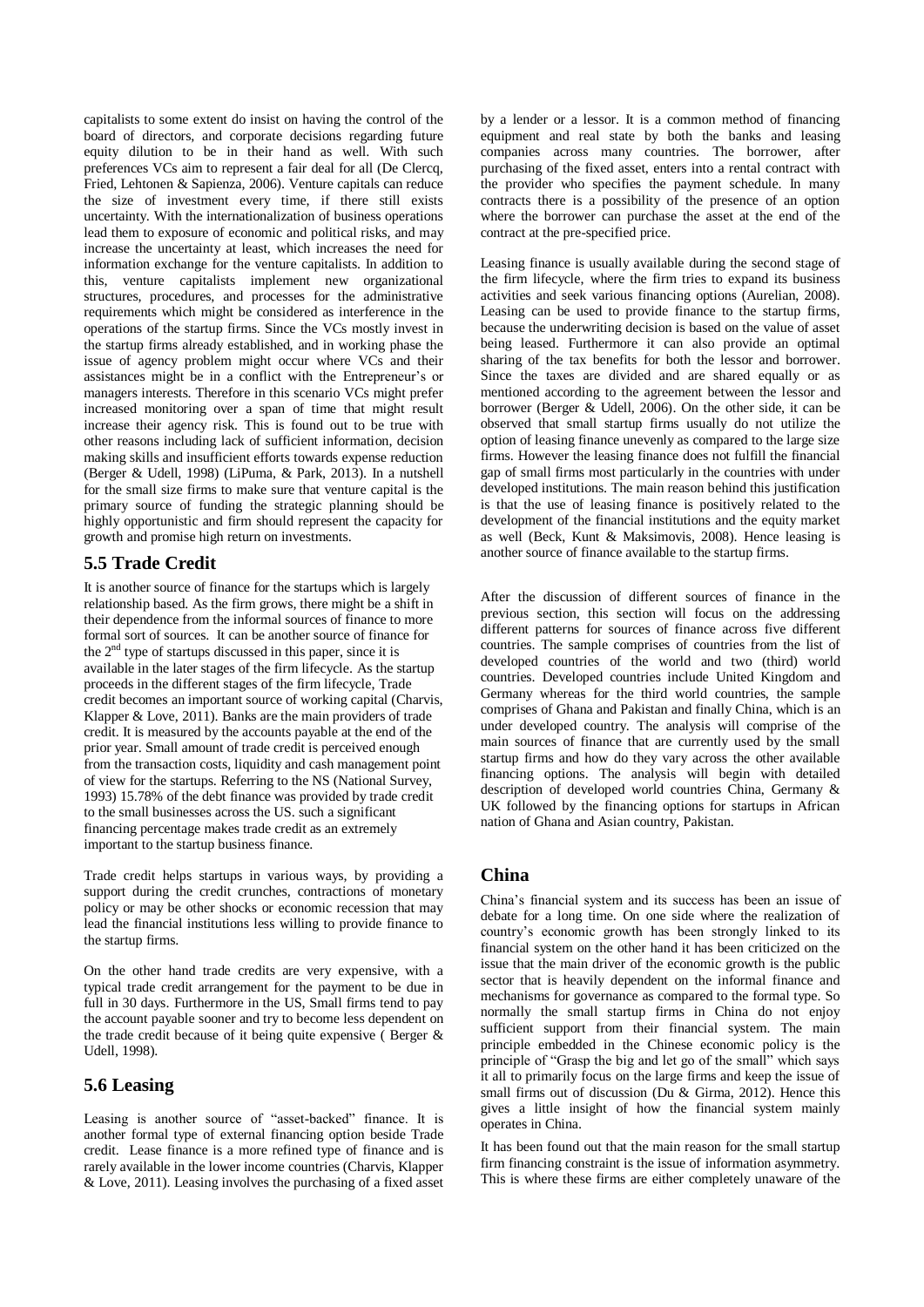options available or are reluctant to explore new sources due to the classical corporate infrastructure that limits them to opt for other sources of finance such as angel investors or venture capitalists. As a result the primary source for the startups to focus on is the Owner's capital (Chavis, Klapper & Love, 2011). As the financial system in China is mainly based upon providing finance for the large size firms and emphasizing less on the small startup businesses, meaning that the formal sources of finance that are more relevant to the large firms are considered important as compared to the informal sources of finance for the small startup firms, hence the entrepreneurs have no other option other than their own capital or retained earnings as the primary source of finance for the startups (Scholtens, 1998). The startups therefore rely majorly on the Owner's capital in order to meet the initial financial needs; however the risk of failure is comparatively high since the additional financial needs (Follow-up) finance could threaten the existence of small startup firms. However one can think about the option of Venture Capitalists (VCs) for the Chinese startups, though the Asian VCs have shown considerable progress in last couple of decades, but the main concern many researchers have agreed upon is that much of the investment in Asian countries should be considered as private equity investments. Private equity investments are the investments in the equities of the firm that are not traded publicly. As a result studies have revealed that in addition to the financing option, the traditional VC investment practices are also not incorporated and effective when it comes to China. Hence the Chines startups are less replied on the VCs and pay more weightage to the owner's capital as the first source of finance for their startups (Tan, Huang & Lu, 2012).

Although (-Beck, Kunt & Maksimovic\_(-2008) have explained that 29.93% of the Chinese firms mainly depend on External finance in the form of equity, development banks, commercial banks, supplier credit and leasing arrangements. With the external financing, banks dominate with 10.17% of finance provision followed by 2.41% for Equity and supplier credit each, 1.63 % for the leasing agreements and 4.63% by the development banks. The remaining percentage counts for the internal sources of finance. Hence it is found that for the startups in China, internal sources of finance are the primary options available for the startup firms in order to fulfill their financial needs in the startup and later stages of the firm lifecycle.

# **Germany**

German institutional structure is actually Bank-based system where banks are dominant and these financial intermediaries develop long term relationships with the German firms. German financial infrastructure is not like other countries, as it prevents liquidity constraints from occurring. There are two different institutional features of the German financial infrastructure. Firstly companies in Germany are almost entirely dependent upon banks to meet their financing needs. Secondly the banks other than supplying capital to the firms are also extensively represented on the firm's supervisory boards. Smaller firms have relatively few liquidity restrictions, because of the institutional infrastructure of Germany that enables the provision of priced capital to the small firms (Audretsch & Elston, 2002). This is further acknowledged by (Harm, 1992) who portrays the German financial structure in which small firms are financed by small banks that are divided into two systems. Firstly the saving banks also known as (Sparkassen) and secondly the Credit cooperatives. There is an active support by the government in the small firm industry, especially the business startups. Government policies played an important role in motivating entrepreneurs seeking innovation.

However (Berger & Schaeck, 2011) present a different point of view regarding the financing option for startups in Germany. In 2001 a survey of financing of small and medium sized enterprises in Western Europe under the University of Cambridge (Martin, Turner, and Sunley 2001), three countries, Germany, Italy and U.K were involved. From a sample of 524 firms, it was found out that 47% of the firms preferred venture capital over bank loans explaining them to be not appropriate, insufficient and even not available at all to be used as a source of finance. Furthermore Business angles were ranked as the second most important sources of finance after venture capital. (Beck, Kunt & Maksimovis, 2008) tried to explain the different financing patterns in Germany. The authors argue that in most of the developed countries like UK, US and Germany, firms use internal resources to fulfill their financial needs. According to their research 54.29% of the financial needs are met by external finance, with banks and equity having the highest values of 16.84% and 23.13% respectively. With other sources like Leasing 0.74%, Supplier credit 0.94% and Development bank 8.52%. Findings are indeed surprising with a Bank-based financial system like Germany; firms prefer equity over banks as the sources of finance. Hence two completely different perspectives are highlighted in the literature.

# **United Kingdom**

Back in 1980 and 1990s banks were the dominant sources of finance for the small size firms in the UK, according one Bank of England Quarterly bulletin report (Lund & Wright, 1999), 60.6% of the finance for the startup firms was made available by the banks. Banking industry dominated the financing sector with people having very little information regarding the financing tools like venture capitalists, angel investors, leasing and trade credit. Venture capitalists occupied 2.9%, Leasing 16%, factoring/suppliers/customers 5.7% and others 7.2% of the financing market. However in a survey conducted in 1997 showed that although still banks dominate the financing options, but their percentage has been reduced drastically, on the other hand percentage for the Leasing increased up to 27.1% with very little increase in other options.

A similar trend is seen across the survey conducted by (Beck, Kunt & Maksimovic, 2008) where out of all the external sources of finance banks dominate with 13.14% as compared to equity with 11.56%. however there has a been a rapid increase in the financing options by the business angels as well. According to one study, there are an estimated amount of 20,000 to 40,000 angel investors in the UK, that contribute between 0.5 billion Pounds to 1 billion pounds in almost 3,000 to 6,000 small businesses every year. Since the major factor behind such big investments includes high financial returns over the investments. However one of the main fact that differentiates the UK's business angels from others is the notable fact of being passive, meaning that they hardly participate in any annual review and are reluctant to get involved in the critical decision making processes. In other words, as a part of their disadvantage, business angels tend to avoid providing assistance and adding special skills to the startups in the crucial time of decision making (Macht & Robinson, 2008).

Hence banks are the main sources of finance for the startups in UK, though the scenario has been changed after the economic crisis of 2007 that has changed the banking operations and the industry. Major Banks that played a crucial role during the recession were (HSBC) and Barclays. Barclays focused their attention towards Middle East for additional capital, where as the (HSBC) remained unaffected to a great extent (Smallbone, Deakins, Battisti & Kitching, 2012). UK was the last major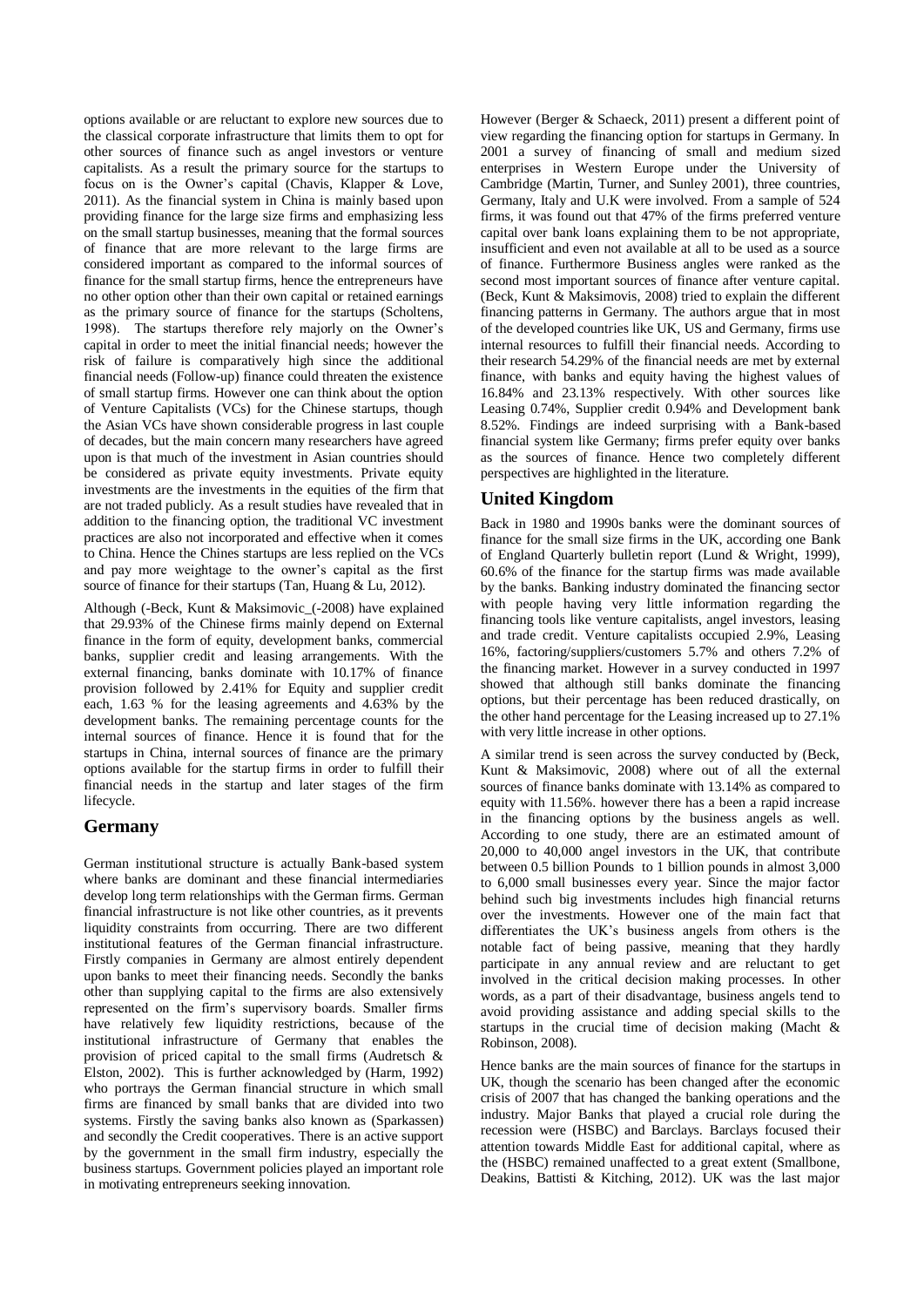economy country to emerge from the recession, with its GDP falling consecutively along with the Bank of England's interest rate that remained at its lowest value of 0.5%. It has been observed that during the period of recession, lending institutes like banks mainly use the criteria of firm size in order to make their lending decisions, this makes the access to fiancé for the startups and firms operating at micro level restricted. Due to the restricted availability of finance, many small firms decided to reduce their dependence on the external finance. Hence due to the economic recession and the policies adjustments on the assistance of Bretton woods institutes, the ability of small size firms to access to external sources of finance has been restricted, thereby resulting in the reduced speed of economic recovery in UK (Cowling, Liu & Ledger, 2012)

### **Ghana**

In the category of third world countries, Ghana is one of the developing country form the Sub-Saharan African region. The main emphasis will be to understand the primary source(s) of finance for the startup Ghanaian firms. Results from the observation of 25 unlisted firms between 1998 and 2002 showed that for the small size firms, 17.7% of the retained earnings are used as a further source of finance, whereas 67.8% is supported by the external debt and 2.4% by issuing new equities. Internal finance is second most important source of finance after external debt. As a result of heavily dependence of Ghanaian firms on the external debt, the debt equity ratios are relatively higher for them and the growth is mostly financed by the short term debts in the form of bank loans. Despite of the fact that the short term debt is cheaper as compared to the long term debt, still the risk to the startups is very high (Yartey, 2011).

A similar trend has been explained by (Buatsi, 2002) where description about the cost of credit has been made by explaining the fact that startup firms in Ghana mainly consider banks as the first resort to obtain working capital which is followed by the bank overdraft facility. Owner's inner circle or the members of the startup team are considered just a source since they are mainly dependent on the banks for short term debt financing. A very different perception is drawn by the Ghanaian firms while applying for the finance from the banks, the firms do not consider that they would able to acquire finance from any other source other than the banks, however on the other hand it has been observed that firms while applying for the long term finance from the banks usually don't expect to be successful in gaining the required debt. Eventually the researchers have emphasized over the government backed financing schemes and to enable government to improve education quality that will motivate by generating confidence in business dealings along with better understanding of various financing options present other than the banks and owner's capital. The literature review has unveiled the unawareness of other financing options like venture capitalists and angel investors for the Ghanaian firms. The startup firms are either just a business opportunity yet to be availed or are firms already operating but are in their initial phase of operation. Hence the factor of "Age" is the main drawback in their access to finance. The older and large the firm is the more it depends upon the banking finance, thereby restricting the access to finance for the new startup firms. The same argument is further supported by (Abor & Biekpe, 2007) that have explained the need for SMEs in Ghana in building stronger relationships with the banks and other sources in order to gain adequate collateral requirements and making their access to finance easy and secure

# **Pakistan**

Finally moving towards the financing patters in another developing (third world) country Pakistan, there are many financing options available to small startup firms. However the decision to opt for any of them solely depends upon the entrepreneur based on two important factors, namely the availability and the religious paradox. Being a Muslim state and came into existence from the partition of India on the basis of religious beliefs. The practice of religious doctrine can be observed in the economic market as well. Therefore the religious aspect has led to the development of Islamic banking, and this phenomenon is found out to be extensively successful in making its way as a prime source of finance for the startups and small business across the country.

Islamic Banking or (interest- free banking) caught the spotlight in 1975 with the establishment of Dubai Islamic bank. That is the world's first Islamic bank operating on the Islamic principles. Islamic banking refers to the doctrine of zero interest over the short term and long term loans. Talking about the way in which Islamic bank operates, it is seen that from the theoretical perspective, Islamic banking is quite different from the traditional banking because of the fact that interest (riba) is prohibited in Islam. This states that the banks are not allowed to offer a fixed rate of return on the deposits and are also not allowed to charge interest on the loans issued. The important phenomenon of Islamic banking is its paradigm of Profit and Loss Sharing (PLS). This is based on profit sharing and joint venture concepts of contracting in Islam. Under the paradigm of PLS, the assets and the liabilities of the Islamic banks are integrated in such a way that the borrowers share the profit and the losses with the banks. And similarly banks in turn share their profits and losses with their depositors. The PLS paradigm of the Islamic banking allows banks to lend long term loans with higher risks and returns and hence promote the economic growth.

However on the other side, PLS paradigm strict banks to greater market discipline. The banks have to monitor their borrower and the investments to make sure the profits and losses reported are true. There can be various reasons for the poor adoption of PLS paradigm in practice. One reason could be that it leads to principal-agent problems, moral hazards relating to information asymmetry and the profit sharing option could enable the entrepreneur to high risk projects to gain maximum returns. Another problem could be the lack of management and controlling rights resulting in agency problems (Chong & Liu, 2008). On the other hand in Islamic banking, the threat to the banking sector does not exist because the bank's losses are expressed in the reduced value of the deposits. Since the liabilities never exceed the assets, as a result Islamic banking cannot default. It therefore creates a staunch believe of the entrepreneurs to opt for banks (especially with Islamic banking principle) as the primary source of finance for fulfilling the startup financial needs (Cornelisse & Steffelaar, 1995).

According to the research done by (Beck, Kunt & Maksimovic, 2008), it has been found out that 43.13% of the main source of fiancé for the firms in Pakistan comprises of external finance out of which banking industry dominates with 29.96% which is even higher than countries like Germany 16.84%, Indonesia 17.17% and China 10.17%. On the other hand other financing options like equity, leasing, supplier credit and development banks provide 5.63%, 1.50%, 2.92% and 1.04% finance respectively. Such an extensive dependence of the Pakistani firms over the banking finance have shown great sympathy with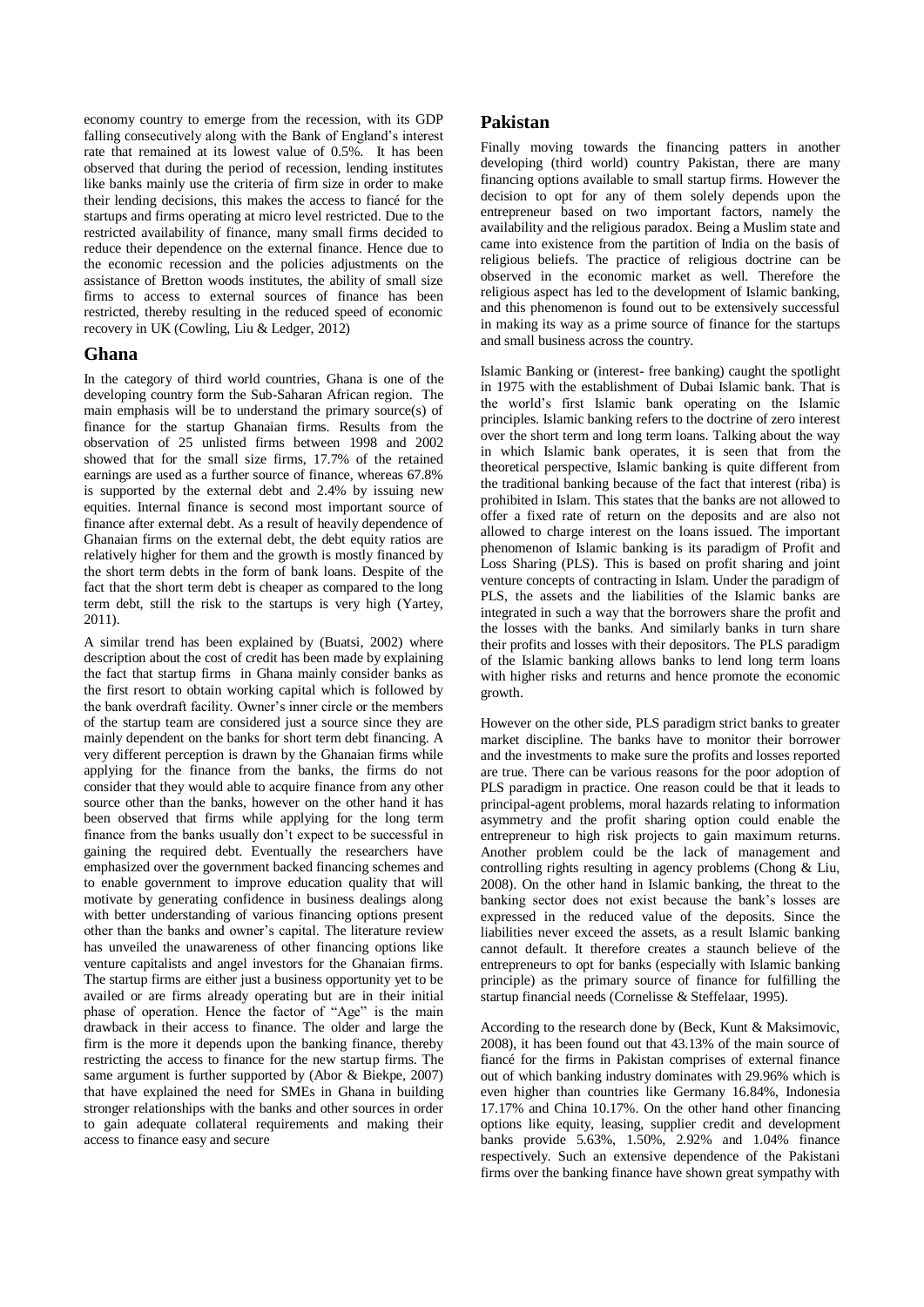the Islamic banking system. Since the operation of such banking system is easy and affordable, if the borrower just has to pay back the principal value with no interest during the time of the contract, the cost of credit is reduced to a great extent. Since the borrower is no longer liable for the interest payments. This creates dual effect over the borrower, firstly it is according to the religious belief and secondly though available to everyone, the credit costs are very less due to no interest payments. Hence in Pakistan Islamic banking has become the prime source of financing for the small size startup firms. The trend is seen fully functional even with the individuals trying to access for loans in order to start any kind of business, from retail shop to a business firm (Rammal & Parker, 2012).

However other than banks, the angel investor market and the venture capitalist market are almost non existing in Pakistan. Often banks act as angel investors to provide startup seed finance for the firms however banks do face problems of costly and difficult loans when the behavior of the borrower is opportunistic. Though acting as the main source of finance for the startups could provide banks with the monopolistic powers and there exists a strong chance of these powers to be misused. The issues of political interference, contract enforcement and loans issued on the basis of political inspiration are issues yet to be resolved in order to make the banking industry more transparent and accountable. Despite of all the facts, banking industry has become the prime source of fiancé for the firms in Pakistan leaving behind other financing options of Angel investors and Venture Capitalists.

| Count        | Exter         | <b>Ban</b> | Equi          | Leas          | <b>Supp</b>   | Develop | <b>Infor</b>  |
|--------------|---------------|------------|---------------|---------------|---------------|---------|---------------|
| ries         | nal           | k          | ty            | ing           | lier          | ment    | mal           |
|              | finan         |            |               |               | credi         | bank    |               |
|              | ce            |            |               |               | t             |         |               |
| China        | 29.13         | 10.1       | 2.41          | 1.63          | 2.41          | 4.63%   | 5.93          |
|              | $\frac{6}{9}$ | 7%         | $\frac{6}{9}$ | $\frac{6}{9}$ | $\frac{0}{0}$ |         | $\frac{0}{0}$ |
| <b>Germ</b>  | 54.29         | 16.8       | 23.1          | 0.74          | 0.94          | 8.52%   | 4.13          |
| any          | $\%$          | 4%         | 3%            | $\frac{6}{9}$ | $\frac{0}{0}$ |         | $\frac{0}{0}$ |
| <b>Ghan</b>  | 67.8          |            | 2.4           |               |               |         | 17.7          |
| a            | $\frac{0}{0}$ |            | $\frac{6}{9}$ |               |               |         | $\frac{0}{0}$ |
| Pakist       | 43.13         | 29.9       | 5.63          | 1.50          | 2.92          | 1.04%   | 2.08          |
| an           | $\frac{6}{9}$ | 6%         | $\frac{6}{9}$ | $\frac{0}{0}$ | $\frac{0}{0}$ |         | $\frac{0}{0}$ |
| Unite        | 36.12         | 13.1       | 11.5          | 2.91          | 7.47          | 0.58%   | 0.47          |
| d            | $\frac{6}{9}$ | 4%         | 6%            | $\frac{0}{0}$ | $\frac{0}{0}$ |         | $\frac{0}{0}$ |
| <b>Kingd</b> |               |            |               |               |               |         |               |
| om           |               |            |               |               |               |         |               |

Title: Financing patterns around the world.

Sources: Financing patterns around the world (2008)

#### **6. CONCLUSION & LIMITATIONS**

This paper analyzes different sources of finance that are available to the startup firms. In order to add to the literature the second section shows the results of different financing options in five different countries. The paper explains that during the firm lifecycle various options of finance are available to them. Startup firms are distinguished in two types, firstly the prestartup stage, and the one that are already operating. *For the firms in the pre-startup stage the primary source of finance is the Owner's capital, followed by Banks and Angel investors.* Whereas for the startups already in operating phases the financing options vary. Literature review found out that for such startups Venture Capitalists, Trade Credit and Leasing are the principal sources of finance. These options are exercised at different stages of the firm lifecycle. During the firm life cycle, the initial two stages are mostly dominated by the Owner's capital, Banks and Angel investors. Once the startup starts operating and needs additional finance or spotting opportunities to further broaden the process financing options like Venture Capitalists, Trade credit and Leasing are the central financing tools available for the startups. Each source of finance carries with it some advantages and disadvantages ranging from the issues of control, accountability, level of interference, competencies & skills future prospect regarding the success of startups. Financing options like Owner's capital have advantage that they are easily available for the startups followed by the fact that the startup team comprising of the family members, Friends and colleagues do not demand control over their share of finance. Similarly Banks are another source that is at the moment most easily available source of finance for the startups. They play the role of business angels as well. Banks make easy access to finance for the startups along with reduced costs (interest rate) as the relationship strengthens. Venture capital, Trade Credit and Leasing are the financing options available for the startups in their later stage of the firm life cycle. Venture capitalists do demand control over the firms operations sometimes if the firm is not achieving their targets. Finally with the trade credit and leasing options, they can be exercised once a firm is established and would need finance to satisfy its financial needs. Though trade credits are expensive, yet they help continue firm's financial support whenever finance is required.

The second part of the paper analyzes financing options dominant in five different countries namely China, Germany, Ghana, Pakistan and United Kingdom. It was found out that Owner's capital was the primary source of finance for the startups in China and Ghana. Banks were the dominant sources of finance in Pakistan and United Kingdom. Finally in Germany, which is a bank based system has Banks and Venture Capitalists as the primary sources of finance for the firms. Hence there are different financial trends across these countries depending on various factors ranging from the financial system to the religious beliefs (Islamic Banking), and lack of knowledge of other financial options to restricted facilities for the startups. Therefore sources of finance are available for the startups in almost all the countries; it is just the matter of finding the right one and carrying it till the end.

The main limitation of this paper is that the literature reviewed is mostly old and it does not provide any evidence of how the changes in approach have taken place with the passage of time. There have been changes in the preferences of the startups over the last decade. Furthermore after the economic crisis, the situation has changed to a greater extent where especially Bank based financial systems have to counter numerous challenges. Therefore the situation can vary along with the required options of finance for the startups.

### **7. ACKNOWLEDGEMENT**

On the behalf of this thesis paper, I would like to acknowledge my Supervisors especially Xiaohong Huang for allowing me to complete my thesis under her kind and dedicated supervision. I would further extend my acknowledgment to the second supervisor Henry van Beusichem. I am thankful to my Family, My friends and colleagues who have been always with me, keeping me motivated and determined.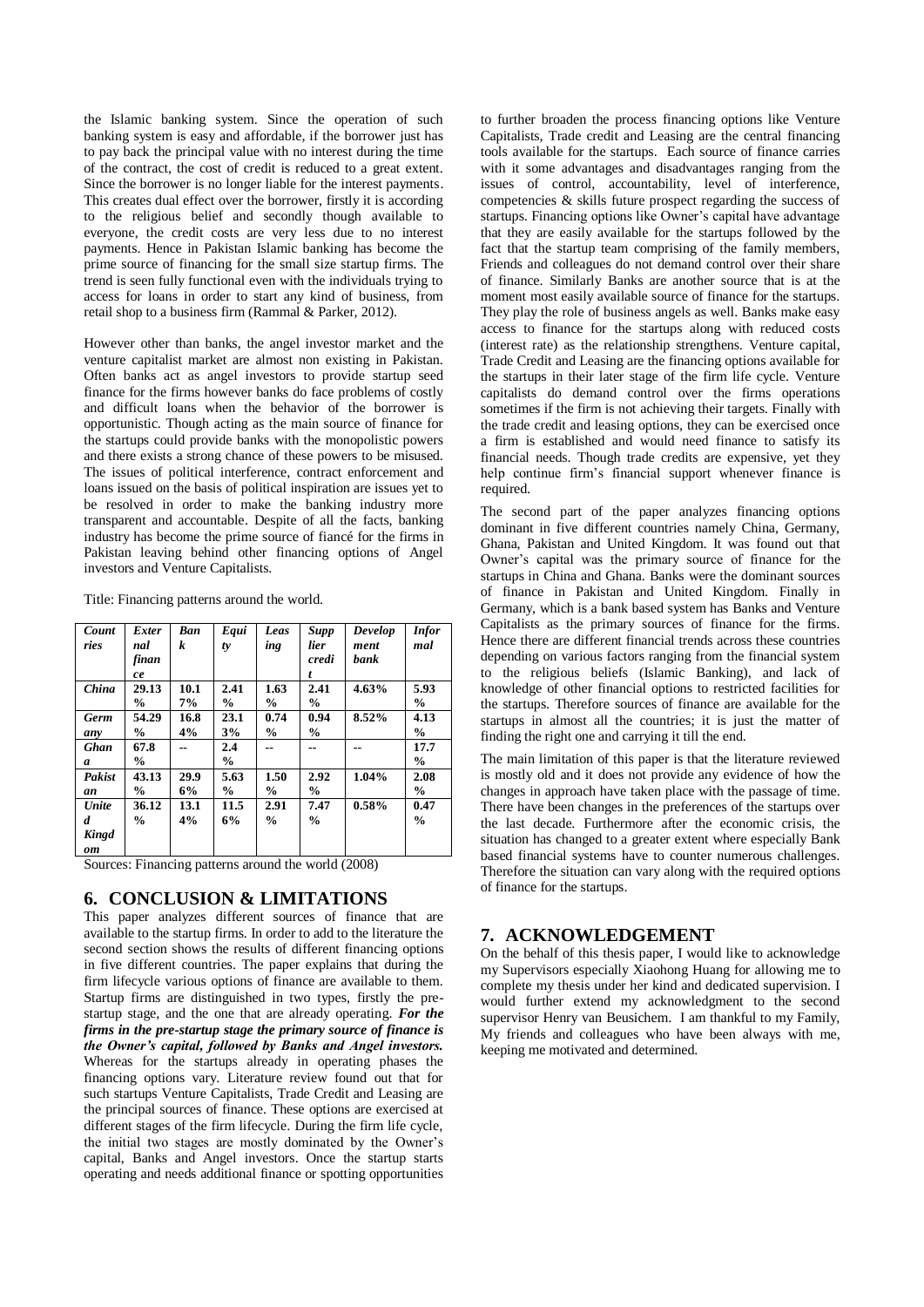### **REFERENCES**

Abor, J; & Biekpe, N; (2007) "Small Business Reliance on Bank Financing in Ghana", *Emerging Markets Finance and Trade,* vol. 43, no. 4, pp. 93–102.

Alexy, T, O; Block, H, J; Sandner, P; & Ter Wal, J, L, A, (2012), "Social capital of venture capitalists and start-up funding", journal of Small Business Economics, 39:835–851

Atherton, A; Cases of start-up financing an analysis of new venture capitalization structures and patterns, 2010, International Journal of Entrepreneurial Behaviour & Research Vol. 18 No. 1, pp. 28-47

Audretsch, B, D, & Elston, A, J; (2002), "Does firm size matter? Evidence on the impact of liquidity constraints on firm investment behavior in Germany", International Journal of Industrial Organization 20 1–17

Avery, B, R; Bostic, W, R; Samolyk, A, K; (1998), The role of personal wealth in small business finance, Journal of Banking & Finance 22 (1998)

Beck, T; Kunt, D, A; & Maksimovic, V; (2008), "Financing patterns around the world: Are small firms different?" Journal of Financial Economics 89, pp. 467–487

Berger, A. N., and G. F. Udell (1994), " Lines of credit and relationship lending in small firm finance", Stern school of Business, New York University, New York.

Berger, A. N., and G. F. Udell (1998). "The Economics of Small Business Finance: The Roles of Private Equity and Debt Markets in the Financial Growth Cycle," Journal of Banking and Finance 22, 873–897

Berger, A. N, & Schaeck, k; (2011), "Small and Medium-Sized Enterprises, Bank Relationship Strength, and the Use of Venture Capital" Journal of Money, Credit and Banking, Vol. 43.

B.T. Gregory, M.W. Rutherford, S. Oswald, & L. Gardiner (2005). "An empirical investigation of the growth cycle of small firm financing", Journal of Small business Management, 43 (4), pp. 382–393

Berger, A, N & G, F, Udell (2002); Small business credit availability and relationship lending: The importance of bank organizational structure, The Economic Journal.

Berger, A. N, & G. F. Udell (2006), "A more complete conceptual framework for SME finance", Journal of Banking & Finance 30

Boot, A,W,A; (2000), Relationship Banking: What Do We Know?, Journal of Financial Intermediation **9**.

Buatsi, N, S; (2002), "Financing non-traditional exports in Ghana", Journal of Busienss & Industrial Marketing, Vol17, No 6

C. Aurelian (2008), "Considerations regarding the SME's access to finance", Vol 70, No 1

Chavis, W, L; Klapper, F, L; & Love, I; (2011), "The Impact of the Business Environment on Young Firm Financing", The world bank economic review ,vol. 25, no. 3, pp. 486–507

Chong, S, B; & Liu, H, M; (2008) "Islamic banking: Interestfree or interest-based?", Pacific-Basin Finance Journal 17

Cornelisse, A, P; & Steffelaar, W; (1995); Islamic Banking in Practice: the Case of Pakistan, Development and *Change* Vol. 26pp. 687-699.

Cowling, M; Liu, W; & Ledger, A; (2012), "Small business financing in the UK before and during the current financial crisis" International Small Business Journal 30(7) 778–800

D. Jan & G. Saurafel. "Firm Size, Source of Finance, and Growth - Evidence from China", International Journal of the Economics of Business

De Clercq, D; Fried, H, V; Lehtonen, O; & Sapienza, J, H,(2006), "An Entrepreneur's Guide to the Venture Capital Galaxy", Journal of Academy of Management Perspectives

Dilger, J, R; Small Business Size Standards: A Historical Analysis of Contemporary Issues, 2012, Congressional Research Service,

Dimov, D & De Clercq, D,(2006), "Venture Capital Investment Strategy and Portfolio Failure Rate: A Longitudinal Study, Baylor University

Du, J; & Girma, S; (2012), "Firm Size, Source of Finance, and Growth - Evidence from China", International Journal of the Economics of Business

Fenn, W, G, and Liang, N; (1998), "New resources and new ideas: Private equity for small businesses", Journal of Banking & Finance 22

Florida, R; and Smith Jr, F,D; (1993); Venture Capital Formation, Investment, and Regional Industrialization, Annals of the Association of American Geographers, Vol. 83, No. 3, pp.434-451

Florin, J; Dino, R; & Huvaj, N, M; (2013), Research on angel investing: a multilevel framework for an emerging domain of inquiry, An International Journal of Entrepreneurial Finance

Freear, J; Sohl, E, J; & Wetzel JR, E, W; (1994) "Angels and non-angels, Are there differences?", Journal of business venturing 9, 109-123

Hamilton, R, T; & Fox, M, A; (1998), "The financing preferences of small firms owners" International Journal of Entrepreneurial Behaviour & Research, Vol. 4 No. 3

Harm, C,' (1992), "The financing of small firms in Germany", Country Economics Department, The world bank

Hillier, D.J. and Clacher, I. and Ross, S. and Westerfield, R. and Jaffe, J. & Jordan, B. (2011*) "*Fundamentals of corporate finance"*.*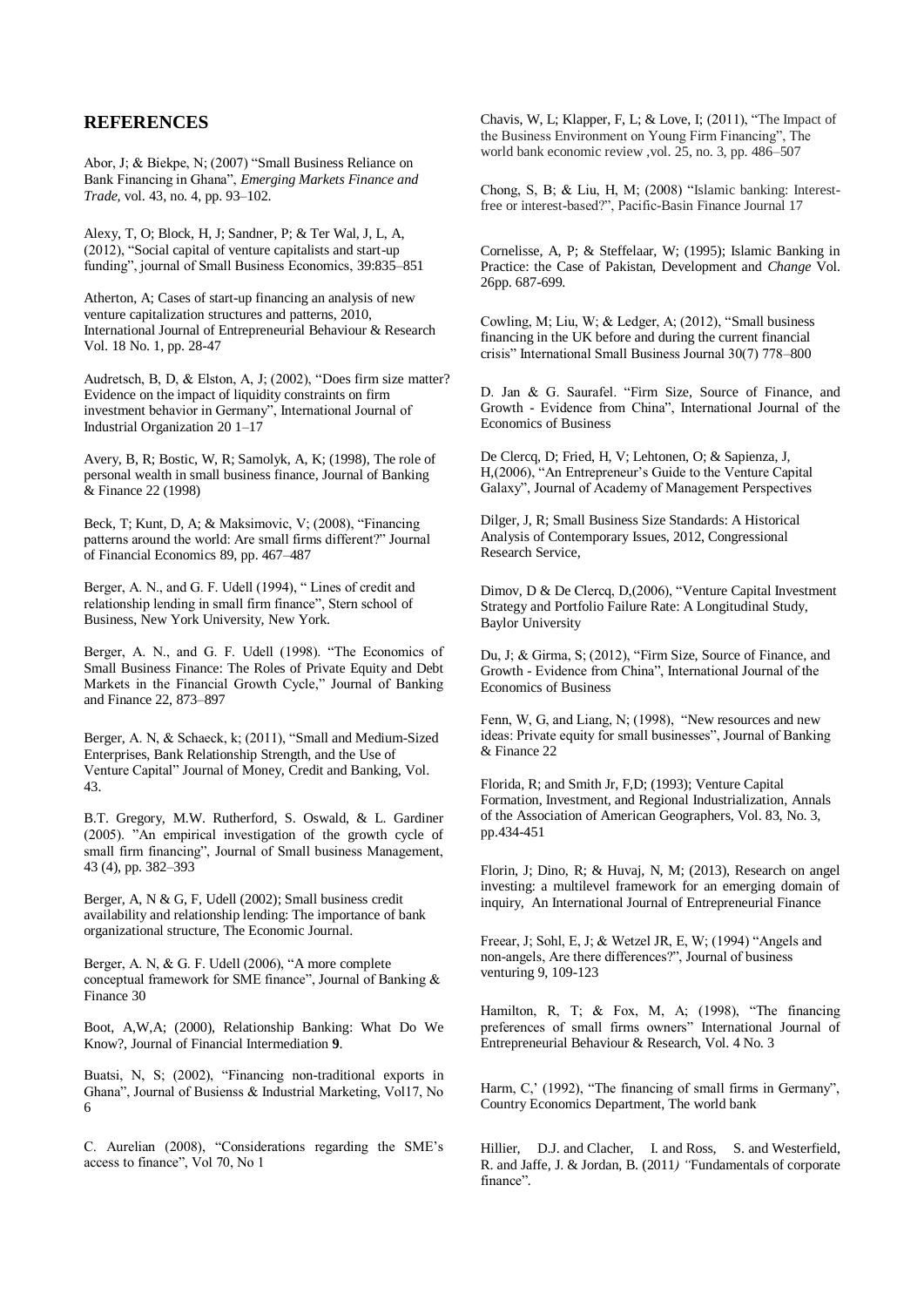Klepper, S (1996), Entry, Exit, Growth, and Innovation over the Product Life Cycle, Journal of American Economic Association, Vol. 86, No. 3, pp. 562-583

Korver, R, M; & Ongena, S, (2008), "European mezzanine, Applied Financial Economics".

Laurence H. Meyer (1998)." The present and future roles of banks in small business finance", Journal of Banking & Finance 22

Leach, C, J; & Melicher, W, R; (2012), Entrepreneurial Finance.

LiPuma, A, J; and Park, S; (2013), "Venture Capitalists' Risk Mitigation of Portfolio Company Internationalization", Entrepreneurship, Theory and Practice

Lund, M; & Wright, J; "(1999), "The financing of small firms in the United Kingdom", Bank of England Quarterly Bulletin

Macht, S, A; Robinson, J; (2008), "Do business angels benefit their investee companies?" Newcastle Business School, Northumbria University, Newcastle upon Tyne, UK

Maier II, B, J and Walker, A, D; (1987), "The role of venture capital in financing small business", Journal of Business Venturing 2

Mason, M, C and Harrison, T, J; (1997), Business Angel Networks and the Development of the Informal Venture Capital Market in the U.K.: Is There Still a Role for the Public Sector? Small Business Economics **9**

Mason, M, C and Harrison, T, J; (2002); The Geography of Venture Capital Investments in the UK; Royal geographical Society

Mason, A. C; Informal Sources of Venture Finance, Hunter Centre for Entrepreneurship, University of Strathclyde, Glasgow G1 1XH, United Kingdom

Meyer, H, L; (1998), The present and future roles of banks in small business finance, Journal of Banking & Finance 22

Pratt, M; & Crowe, A, (1995), Mezzanine finance, Bank of England Quarterly Bulletin

Rammal, G, H; & Parker, D, L; (2012) "Islamic banking in Pakistan: A history of emergent accountability and regulation" Accounting History

Robb, M, A; & Robinson, T, D; (2012), "The Capital Structure Decisions of New Firms, The Society for Financial Studies", Oxford University Press

Rocca, L, M, & Rocca, L, T; & Cariola, A, (2011), "Capital structure decisions during a firm's life cycle", Journal of Small Business Economics

Scholtens, B; (1999), "Analytical Issues in External Financing Alternatives for SBEs" Small Business Economics 12

Smallbone, D; Deakins, D; Battisti, M; &Kitching, J; (2012) "Small business responses to a major economic downturn: Empirical perspectives from New Zealand and the United Kingdom", International Small Business Journal 30

Stephanie A. Macht and John Robinson. "Do business angels benefit their investee companies?" Newcastle Business School, Northumbria University, Newcastle upon Tyne, UK

Sufi, A; (2007), "Bank Lines of Credit in Corporate Finance: An Empirical Analysis" Journal of The Review of financial studies,

Tan, Y; Huang, H & Lu, H; (2013), " The Effect of Venture Capital Investment, Evidence from China's Small and Medium-Sized Enterprises Board", Journal of Small Business Management

Vos, E; Yeh, Y, J, A; Carter, S; & Tagg, S;(2007), "The happy story of small business financing", Journal of Banking and Finance 31

Walker, A, D; (1989) "Financing the small firm" journal of small business economics, pp. 285-296

Yartey, A, C; (2011); "Small business finance in Sub-Saharan Africa: the case of Ghana", Management Research Review Vol. 34 No. 2, pp. 172-185

Yerramilli, V; & Winton, A; (2008), "Entrepreneurial finance: Banks versus venture capital", Journal of Financial Economics 88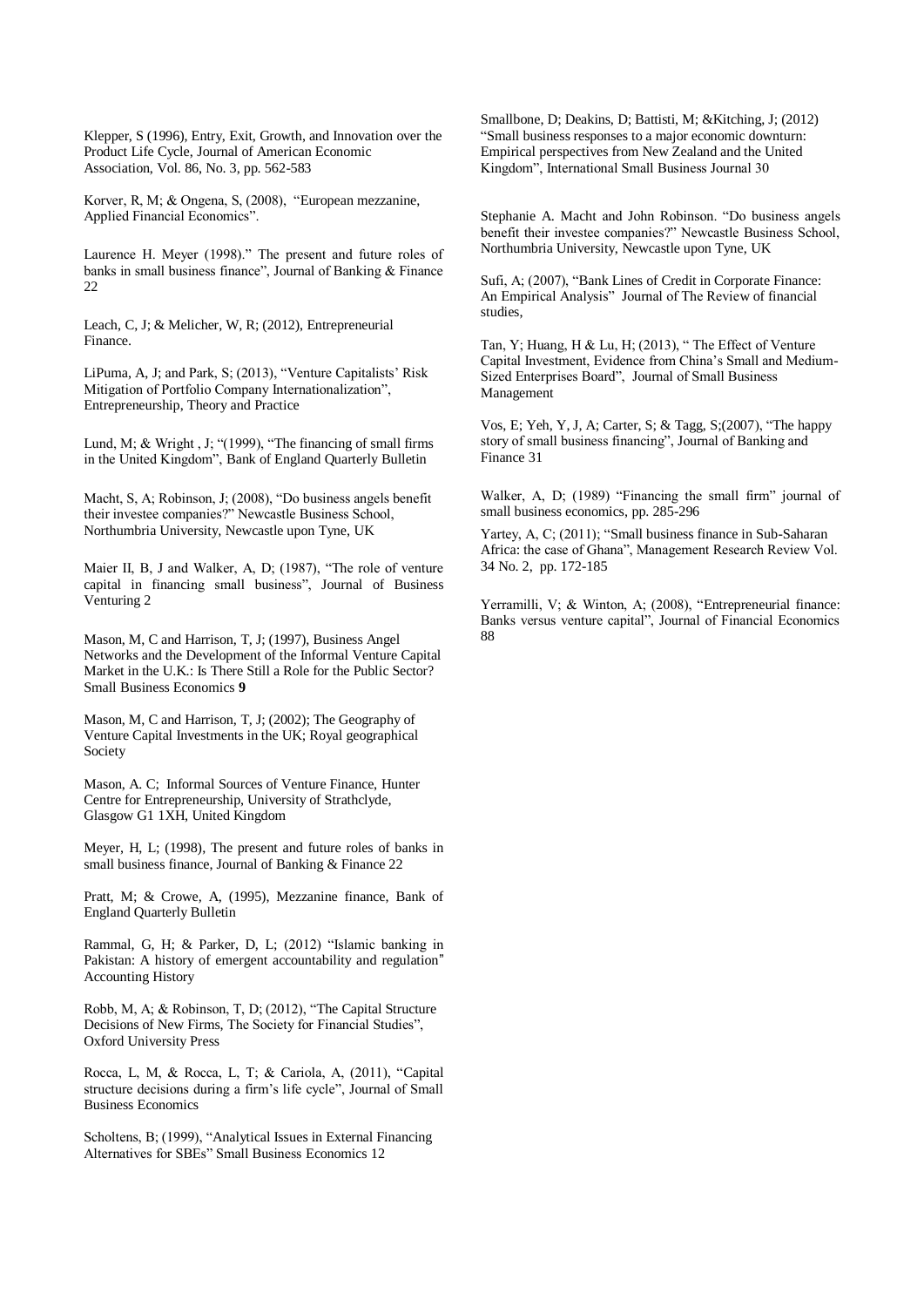### **APPENDIX: (A)**

**Financial Times Classification:**

- *1. Journal of Accounting and Economics (Elsevier)*
- *2. The Accounting Review (American Accounting Association)*
- *3. Journal of Accounting Research (University of Chicago)*
- *4. The American Economic Review (American Economic Association, Nashville)*
- *5. Econometrica (Econometric Society, University of Chicago)*
- *6. Journal of Business Venturing (NYU/Elsevier)*
- *7. Journal of Small Business Management (National Council for Small Business Management Development)*
- *8. Journal of Finance (American Finance Association)*
- *9. Journal of Financial Economics (University of Rochester/Elsevier)*
- *10. Review of Financial Studies (Oxford University Press)*
- *11. Journal of Operations Management (Elsevier)*
- *12. Harvard Business Review (HBR Press)*
- *13. Journal of Small Business Economics.*

#### **(B) Main Articles**

| <b>Journals</b>                                                                       | <b>Articles</b> |
|---------------------------------------------------------------------------------------|-----------------|
| Journal of Small Business<br><b>Management</b>                                        | $\overline{2}$  |
| <b>Journal of Banking and Finance</b>                                                 | 7               |
| <b>Journal of Business Venturing</b>                                                  | $\overline{2}$  |
| Journal of Small Business<br><b>Economics</b>                                         | 4               |
| <b>International Journal</b><br>оf<br>Entrepreneurial Behavior and<br><b>Research</b> | 3               |
| <b>International Small Business</b><br><b>Journal</b>                                 | 4               |
| International Journal<br>оf<br><b>Entrepreneurial Finance</b>                         | 5               |
| <b>The Economic Journal</b>                                                           | 1               |
| <b>Journal of Financial Economics</b>                                                 | $\mathbf{I}$    |
| <b>Journal of Finance</b>                                                             | $\mathbf{I}$    |
| <b>Harvard Business Review</b>                                                        | $\mathbf{I}$    |
| <b>American Economic Association</b>                                                  | $\overline{2}$  |
| <i>International Journal</i><br>оf<br><b>Economics &amp; Business</b>                 | $\overline{2}$  |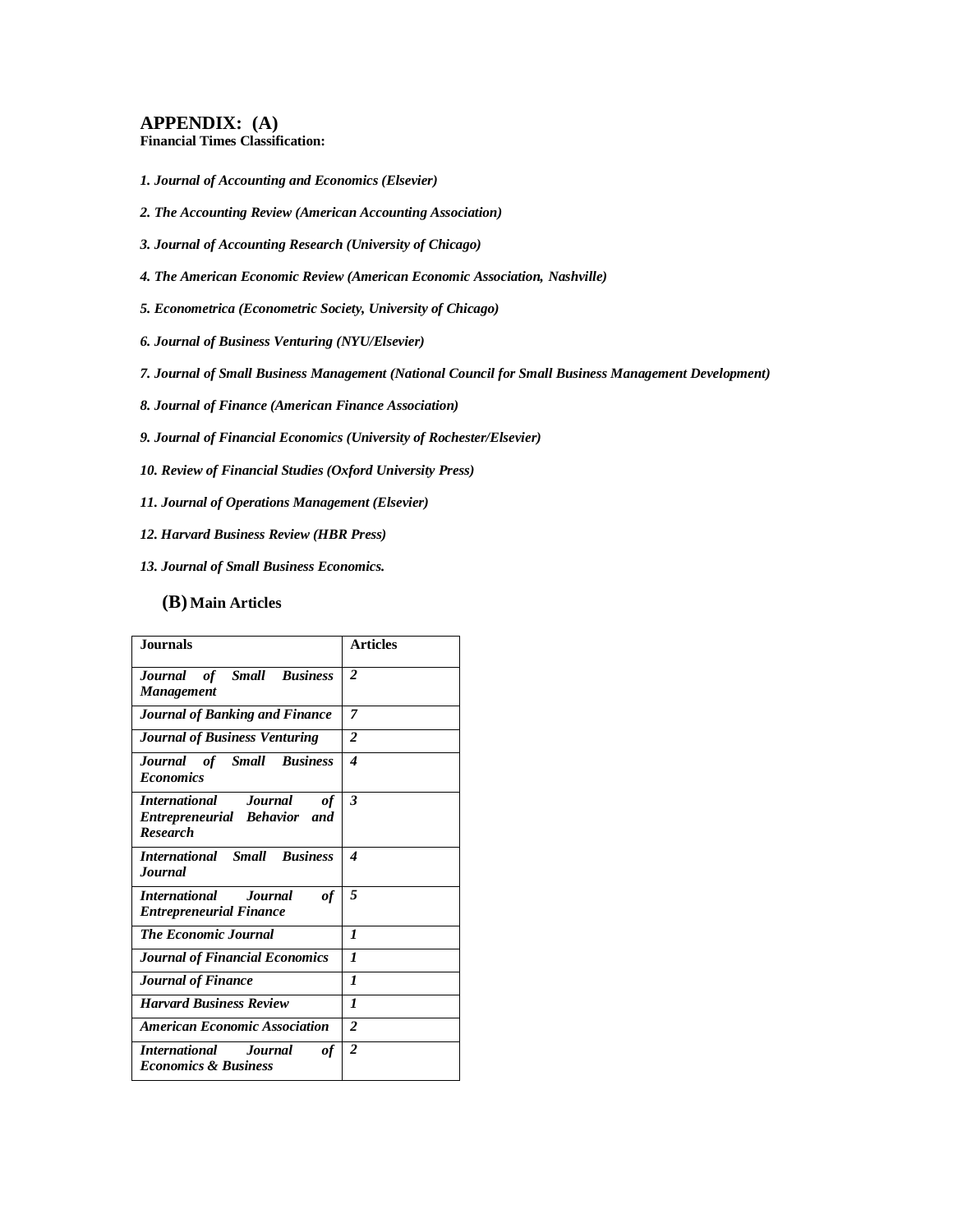# **Appendix (C)**

| <b>Journal</b>                                                      | <b>Article</b>                                                                | <b>Database</b> |
|---------------------------------------------------------------------|-------------------------------------------------------------------------------|-----------------|
| Journal of Small Business<br><b>Management</b>                      | An Empirical Investigation of<br>the Growth Cycle                             | <b>Scopus</b>   |
|                                                                     | <b>Theory</b><br>of<br><b>Small</b><br>Firm<br><b>Financing</b>               |                 |
| of Banking<br><b>Journal</b><br>&<br><b>Finance</b>                 | <b>The</b><br>economics<br>of<br>small<br>business finance: The               | <b>Scopus</b>   |
|                                                                     | roles of private equity and<br>debt markets in the                            |                 |
|                                                                     | financial growth cycle                                                        |                 |
| Journal of Banking<br>&<br>Finance                                  | The present and future roles<br>of banks in small                             | <b>Scopus</b>   |
|                                                                     | business finance                                                              |                 |
| Journal of Banking<br>&<br><b>Finance</b>                           | New resources and new ideas:<br>Private equity for                            | <b>Scopus</b>   |
|                                                                     | small businesses                                                              |                 |
| of<br><b>Business</b><br><b>Journal</b><br><b>Venturing</b>         | THE ROLE OF VENTURE                                                           | <b>Scopus</b>   |
|                                                                     | <b>CAPITAL IN FINANCING</b>                                                   |                 |
|                                                                     | <b>WALL BUSINESS</b>                                                          |                 |
| --                                                                  | <i><b>CONSIDERATIONS</b></i><br><b>REGARDING</b><br>SME's<br><b>ACCESS TO</b> | <b>Scopus</b>   |
|                                                                     | <b>FINANCE</b>                                                                |                 |
| <b>International Journal</b><br>of<br><i>the Economics</i>          | Firm Size, Source of Finance,<br>and                                          | <b>Scopus</b>   |
| of Business                                                         | Growth - Evidence from<br><i>China</i>                                        |                 |
| <b>Applied Economics</b>                                            | Firm<br>size<br>capital<br>and<br>structure: evidence using                   | <b>Scopus</b>   |
|                                                                     | dynamic panel data                                                            |                 |
| <b>Journal of Small Business</b><br><b>Management</b>               | The Effect of Venture Capital<br>Investment-                                  | <b>Scopus</b>   |
|                                                                     | <b>Evidence from China's Small</b><br>and Medium-Sized                        |                 |
|                                                                     | <b>Enterprises Board</b>                                                      |                 |
| <b>International Journal of</b><br><b>Entrepreneurial Behaviour</b> | Do business angels benefit<br>their                                           | <b>Scopus</b>   |
| &                                                                   | investee companies?                                                           |                 |
| <b>Research</b>                                                     |                                                                               |                 |
| <b>Financial</b><br>$\it of$<br><b>Journal</b><br><b>Economics</b>  | Financing patterns around<br>the world: Are small firms<br>different?         | <b>Scopus</b>   |
| Oxford journals                                                     | The Impact of the Business<br><b>Environment on Young</b>                     | Google scholar  |
|                                                                     | <b>Firm Financing</b>                                                         |                 |
|                                                                     | Financing innovative small<br>and mediumsized                                 | Google scholar  |